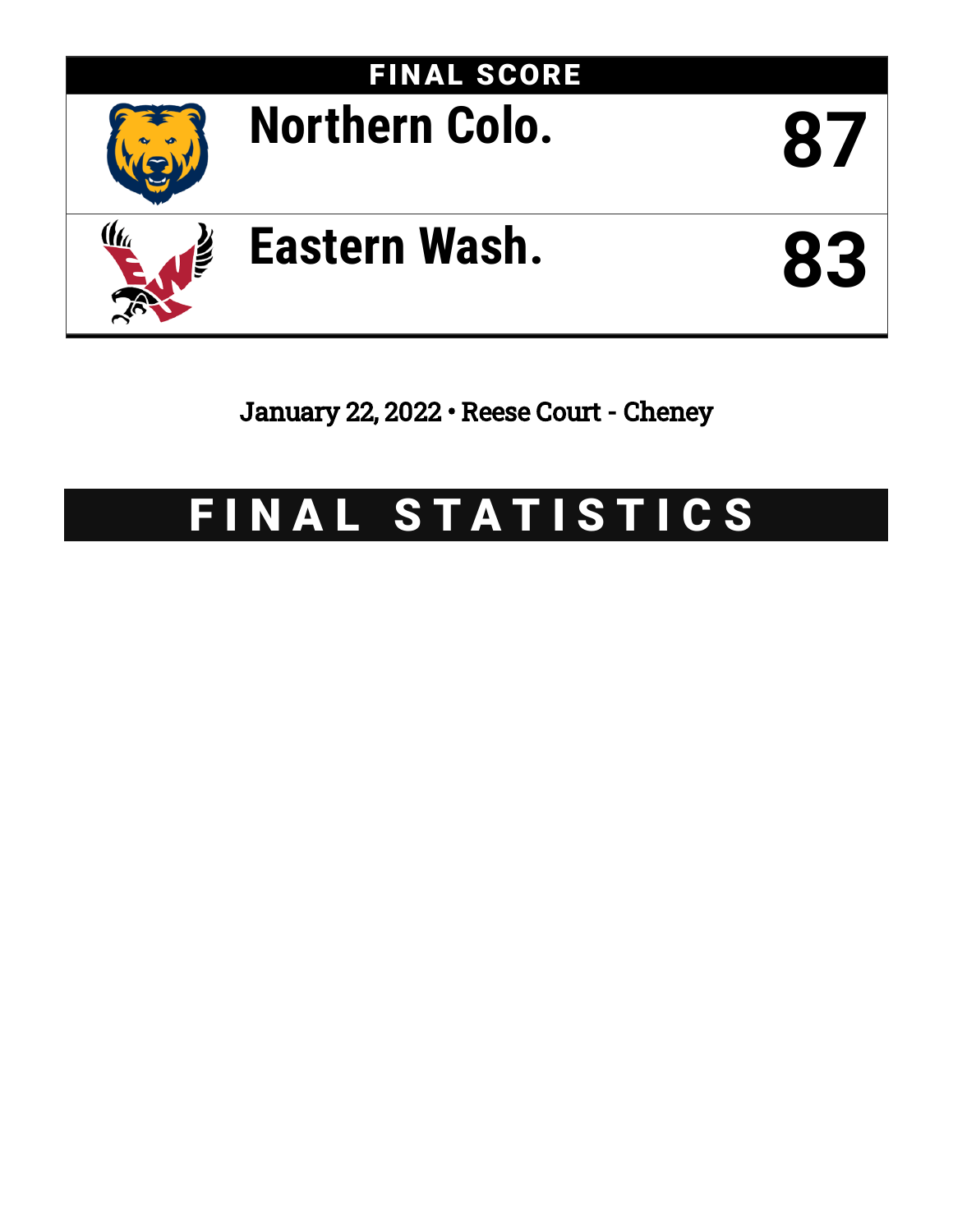#### **Official Box Score Northern Colo. vs Eastern Wash. Game Totals -- Final Statistics January 22, 2022 at Reese Court - Cheney**



# **Northern Colo. 87**

| No. | Plaver                | S  | <b>Pts</b> | FG.       | 3FG     | FT      | OR | DR | TR | PF | A  | TO | Blk          | Stl | Min            | $+/-$        |
|-----|-----------------------|----|------------|-----------|---------|---------|----|----|----|----|----|----|--------------|-----|----------------|--------------|
| 00  | KUXHAUSEN, DRU        | G  | 13         | $4 - 10$  | $2-6$   | $3 - 4$ | 0  | 2  | 2  | 2  | 2  | 0  | 0            | 2   | 28             | $\mathbf{0}$ |
| 01  | KOUNTZ, DAYLEN        | G  | 29         | $12 - 18$ | $3 - 5$ | $2 - 4$ |    | 3  | 4  |    | 2  | 2  | $\mathbf{0}$ |     | 39             | 6            |
| 02  | <b>JOHNSON, MATT</b>  | G  | 6          | $2-6$     | $0 - 3$ | $2 - 2$ | 0  | 2  | 2  |    | 4  | 3  | 0            | 0   | 37             | 7            |
| 13  | HUME, BODIE           | F. | 12         | $3 - 8$   | $0 - 4$ | $6 - 7$ | 1. | 9  | 10 | 5  | 3  | 4  |              |     | 35             | $-2$         |
| 15  | <b>JONGKUCH, KUR</b>  | F. | 14         | $6 - 7$   | $0 - 0$ | $2 - 2$ | 1. | 4  | 5  | 4  | 0  | 2  | 0            | 2   | 25             | 4            |
| 05  | <b>KNECHT, DALTON</b> | G  | 13         | $5 - 7$   | $3 - 4$ | $0 - 0$ | 0  | 2  | 2  |    | 0  | 1  | 0            | 0   | 20             | $-4$         |
| 10  | MELVIN, JAMEL         | F  | 0          | $0 - 0$   | $0 - 0$ | $0 - 0$ | 1  | 2  | 3  | 2  | 1  | 0  | 0            | 0   | 6              | 8            |
| 11  | <b>BLOCH, ZACH</b>    | G  | $\Omega$   | $0 - 0$   | $0 - 0$ | $0 - 0$ | 0  | 0  | 0  | 1  | 0  | 0  | $\Omega$     | 0   | $\overline{4}$ | 3            |
| 21  | <b>KENNEDY, BRYCE</b> | F  | 0          | $0 - 0$   | $0-0$   | $0-0$   | 0  | 0  | 0  | 0  | 0  | 0  | 0            | 0   | 6              | $-2$         |
|     | <b>TEAM</b>           |    |            |           |         |         | 0  | 3  | 3  | 0  |    | 0  |              |     |                |              |
|     | <b>TOTALS</b>         |    | 87         | $32 - 56$ | $8-22$  | $15-19$ | 4  | 27 | 31 | 17 | 12 | 12 | 1            | 6   | <b>200</b>     |              |

| Game                                | 32-56     | 57.1% | $8 - 22$ | 36.4% | 15-19     | 78.9% |
|-------------------------------------|-----------|-------|----------|-------|-----------|-------|
| 2nd Half                            | $15 - 22$ | 68%   | $2 - 5$  | 40%   | $15 - 19$ | 79%   |
| 1st Half                            | 17-34     | 50%   | հ-17     | 35%   | 0-0       | 0%    |
| <b>Shooting By Period</b><br>Period | FG        | FG%   | 3FG      | 3FG%  | FT        | FT%   |

*Deadball Rebounds:* 3,0 *Last FG:* 2nd-00:31 *Biggest Run:* 9-0 *Largest lead:* By 9 at 2nd-11:08 *Technical Fouls:* None.

# **Eastern Wash. 83**

| No.       | Player                  | S. | Pts            | FG       | 3FG      | FT      | OR            | DR          | TR            | PF             | A            | TO            | Blk           | Stl          | Min   | $+/-$        |
|-----------|-------------------------|----|----------------|----------|----------|---------|---------------|-------------|---------------|----------------|--------------|---------------|---------------|--------------|-------|--------------|
| 02        | <b>VENTERS, STEELE</b>  | F. | 25             | $8 - 15$ | $4 - 7$  | $5 - 5$ | 0             |             |               | 2              | $\Omega$     | 0             | 0             |              | 38    | -5           |
| 10        | PRICE, ETHAN            | F  | $\overline{4}$ | $2 - 4$  | $0-0$    | $0 - 1$ | 0             | 4           | 4             | 4              | 4            | $\mathcal{P}$ | $\mathcal{P}$ |              | -31   | 3            |
| 11        | <b>BERGERSEN, RYLAN</b> | G  | 26             | $9 - 16$ | $2 - 3$  | $6-9$   | $\mathcal{P}$ | 5           | 7             | 3              | 5            | $\mathcal{P}$ | $\Omega$      | 4            | -32   | 1            |
| 13        | ALLEGRI, ANGELO         |    | 10             | $4 - 7$  | $2 - 4$  | $0 - 0$ |               |             | 8             | 4              | $\mathbf{0}$ | 2             | $\Omega$      | $\mathbf{0}$ | -31   | $-3$         |
| <b>20</b> | <b>ACLIESE, LINTON</b>  | F. | 10             | $3 - 10$ | 1-4      | $3-3$   | 2             | 3           | 5             | $\overline{2}$ | $\Omega$     | 1             | 0             | $\mathbf 0$  | 28    | -9           |
| 24        | LANDDECK, MASON         | G  | $\mathcal{P}$  | $1 - 5$  | $0 - 1$  | $0 - 0$ | $\Omega$      | $\Omega$    | $\mathbf{0}$  | 3              | $\Omega$     | 1             | $\Omega$      | 1            | 13    | $\mathbf{1}$ |
| 31        | JONES, CASEY            | F  | $\Omega$       | $0 - 1$  | $0-0$    | $0 - 0$ | $\Omega$      | $\Omega$    | $\Omega$      | $\Omega$       | $\Omega$     | 0             | $\Omega$      | $\Omega$     | 3     | -5           |
| 55        | <b>MAGNUSON, ELLIS</b>  | G  | 6              | $1 - 3$  | $0 - 2$  | $4 - 4$ |               |             | $\mathcal{P}$ | $\Omega$       | 4            | 1             | $\Omega$      | 1            | 24    | $-3$         |
|           | <b>TEAM</b>             |    |                |          |          |         | 1             | $\mathbf 0$ |               | $\Omega$       |              | 0             |               |              |       |              |
|           | <b>TOTALS</b>           |    |                | 83 28-61 | $9 - 21$ | $18-22$ |               | 21          | 28            | 18             | 13           | 9             |               |              | 8 200 |              |

| Game                                | 28-61     | 45.9% | $9 - 21$ | 42.9% | 18-22     | 81.8% | 1 |
|-------------------------------------|-----------|-------|----------|-------|-----------|-------|---|
| 2nd Half                            | $13 - 27$ | 48%   | $5-12$   | 42%   | $12 - 13$ | 92%   |   |
| 1st Half                            | 15-34     | 44%   | 4-9      | 44%   | $6-9$     | 67%   |   |
| <b>Shooting By Period</b><br>Period | FG        | FG%   | 3FG      | 3FG%  | FT        | FT%   |   |

*Deadball Rebounds:* 3,0 *Last FG:* 2nd-00:42 *Biggest Run:* 7-0 *Largest lead:* By 6 at 1st-07:36 *Technical Fouls:* #20 ACLIESE (Class A) @ 2nd - 17:22;

| Game Notes:                                                          | <b>Score</b>                              | 1st | 2 <sub>nd</sub> | <b>TOT</b>        | <b>Points</b> | <b>UNC</b>    | <b>EWU</b>     |
|----------------------------------------------------------------------|-------------------------------------------|-----|-----------------|-------------------|---------------|---------------|----------------|
| Officials: Glen Mayberry, Matt Mason, Dan Church<br>Attendance: 1102 | <b>UNC</b>                                | 40  | 47              | 87                | In the Paint  | -40           | 36             |
|                                                                      | EWU                                       | 40  | 43              | 83                | Off Turns     |               | 17             |
| Start Time: 05:01 PM ET                                              |                                           |     |                 |                   | 2nd Chance    |               | 11             |
| End Time: 07:06 PM ET<br>Game Duration: 2:04                         | UNC led for 26:38. EWU led for 7:14.      |     |                 | <b>Fast Break</b> | 16            | 10            |                |
| Conference Game:                                                     | Game was tied for 6:08.<br>Times tied: 10 |     | Lead Changes: 6 |                   | Bench         |               |                |
|                                                                      |                                           |     |                 |                   | Per Poss      | .261<br>39/69 | 1.169<br>37/71 |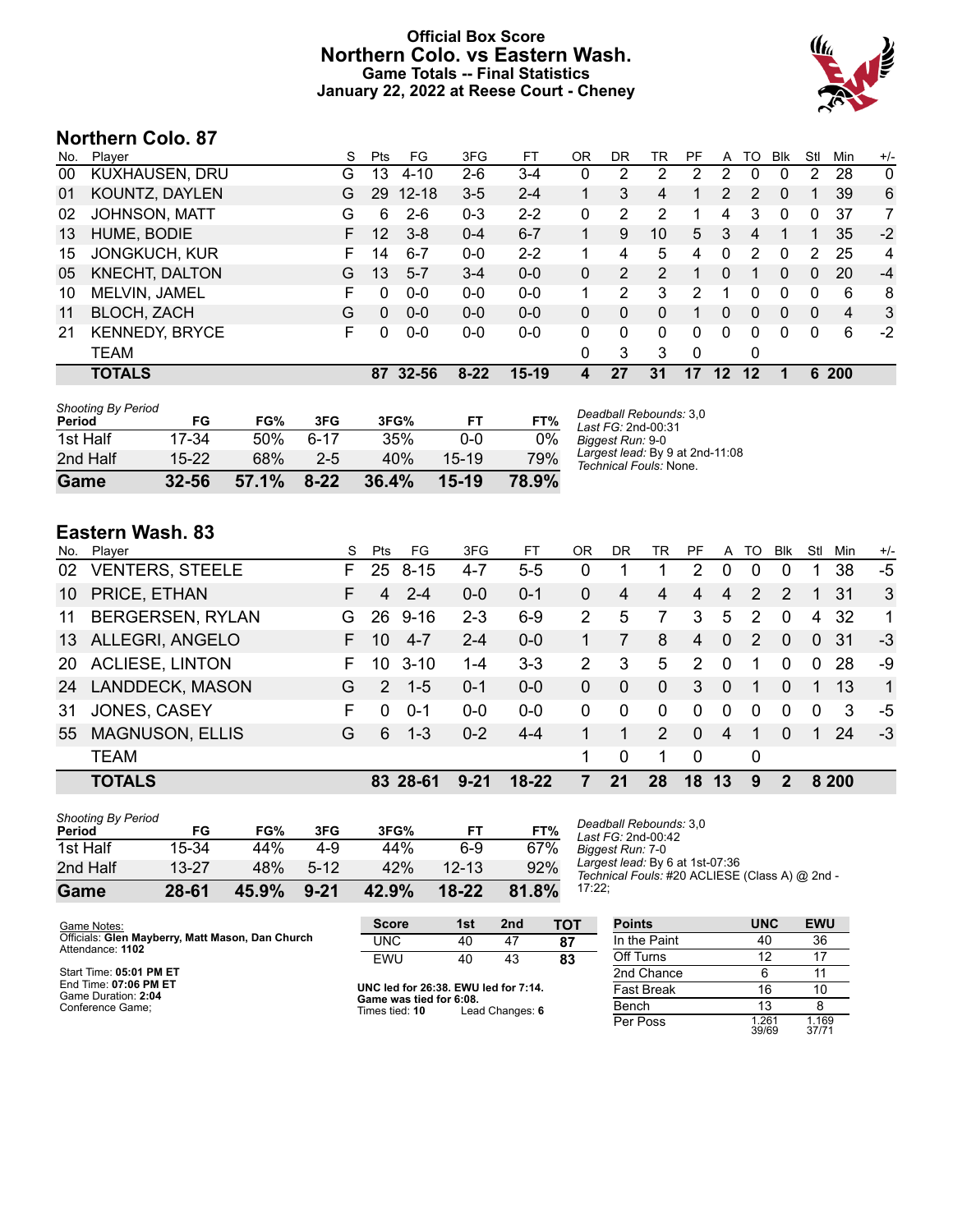#### **Official Box Score Northern Colo. vs Eastern Wash. First Half Statistics Only January 22, 2022 at Reese Court - Cheney**



# **Northern Colo. 40**

| No. | Plaver                | S  | <b>Pts</b>    | FG       | 3FG      | <b>FT</b> | <b>OR</b>    | <b>DR</b> | TR       | PF | A | TO | <b>Blk</b>   | Stl      | Min            | $+/-$ |
|-----|-----------------------|----|---------------|----------|----------|-----------|--------------|-----------|----------|----|---|----|--------------|----------|----------------|-------|
| 00  | <b>KUXHAUSEN, DRU</b> | G  |               | 3-8      | 1-5      | $0 - 0$   | 0            | 2         | 2        |    | 0 | 0  | 0            |          | 13             | -1    |
| 01  | KOUNTZ, DAYLEN        | G  | 17            | $7 - 11$ | $3 - 5$  | $0 - 0$   | 0            |           |          | 0  | 1 | 0  | $\mathbf{0}$ |          | 19             | 2     |
| 02  | <b>JOHNSON, MATT</b>  | G  | 2             | $1 - 5$  | $0 - 3$  | $0-0$     | $\mathbf{0}$ | 2         | 2        | 0  |   |    | 0            | 0        | 17             | 3     |
| 13  | HUME, BODIE           | F. | $\mathcal{P}$ | $1 - 3$  | $0 - 1$  | $0 - 0$   | 1.           | 5         | 6        |    | 2 | 2  |              |          | 15             | $-5$  |
| 15  | <b>JONGKUCH, KUR</b>  | F. | 4             | $2 - 3$  | $0 - 0$  | $0 - 0$   | 1            |           | 2        | 2  | 0 | 1  | $\Omega$     | 0        | 11             | -2    |
| 05  | <b>KNECHT, DALTON</b> | G  | 8             | $3 - 4$  | $2 - 3$  | $0 - 0$   | 0            |           |          | 1. | 0 | 0  | $\mathbf{0}$ | $\Omega$ | 8              | -3    |
| 10  | MELVIN, JAMEL         | F  | 0             | $0 - 0$  | $0-0$    | $0-0$     | 1            | 2         | 3        | 2  | 1 | 0  | 0            | 0        | 6              | 8     |
| 11  | <b>BLOCH, ZACH</b>    | G  | $\Omega$      | $0 - 0$  | $0 - 0$  | $0 - 0$   | 0            | 0         | 0        |    | 0 | 0  | $\mathbf{0}$ | $\Omega$ | $\overline{4}$ | 3     |
| 21  | <b>KENNEDY, BRYCE</b> | F. | 0             | $0-0$    | $0-0$    | $0 - 0$   | 0            | 0         | 0        | 0  | 0 | 0  | 0            | 0        | 5              | -5    |
|     | <b>TEAM</b>           |    |               |          |          |           | $\Omega$     | 0         | $\Omega$ | 0  |   | 0  |              |          |                |       |
|     | <b>TOTALS</b>         |    | 40            | 17-34    | $6 - 17$ | $0 - 0$   | 3            | 14        | 17       | 8  | 5 | 4  |              | 3        | 100            |       |

| Shooting By Period<br>Period | FG        | FG%   | 3FG      | 3FG%  |           | FT%   | Deadball Rebounds: 3,0<br>Last FG Half: UNC 2nd-00:31 |
|------------------------------|-----------|-------|----------|-------|-----------|-------|-------------------------------------------------------|
| 1st Half                     | 17-34     | .50%  | հ-17     | 35%   | ი-ი       | $0\%$ |                                                       |
| Game                         | $32 - 56$ | 57.1% | $8 - 22$ | 36.4% | $15 - 19$ | 78.9% |                                                       |

# **Eastern Wash. 40**

| No.       | Player                  | S. | <b>Pts</b>    | FG.      | 3FG     | <b>FT</b> | OR       | <b>DR</b> | <b>TR</b> | <b>PF</b>      | A        | <b>TO</b> | <b>Blk</b> | Stl            | Min   | $+/-$          |
|-----------|-------------------------|----|---------------|----------|---------|-----------|----------|-----------|-----------|----------------|----------|-----------|------------|----------------|-------|----------------|
| 02        | <b>VENTERS, STEELE</b>  | F. |               | $3 - 7$  | $1 - 2$ | $0-0$     | 0        |           |           | 0              | 0        | 0         | 0          |                | 19    | $-1$           |
| 10        | PRICE, ETHAN            | F  | 4             | $2 - 3$  | $0 - 0$ | $0 - 1$   | 0        | 2         | 2         | $\Omega$       | 2        |           | 0          | $\overline{0}$ | 15    | $\overline{0}$ |
| 11        | <b>BERGERSEN, RYLAN</b> | G  | 12            | $4 - 7$  | $1 - 2$ | $3-5$     | 2        | 4         | 6         | $\overline{2}$ | 2        |           | $\Omega$   | 1              | 12    | 5              |
| 13        | ALLEGRI, ANGELO         | F. | 10            | $4-6$    | $2 - 3$ | $0-0$     | 1        | 4         | 5         | 0              | $\Omega$ |           | $\Omega$   | $\Omega$       | 19    | 6              |
| <b>20</b> | <b>ACLIESE, LINTON</b>  | F. | 5             | $1 - 5$  | $0 - 1$ | $3 - 3$   |          | 2         | 3         | $\Omega$       | $\Omega$ |           | $\Omega$   | $\Omega$       | 15    | 1              |
| 24        | <b>LANDDECK, MASON</b>  | G  | $\Omega$      | $0 - 3$  | $0 - 0$ | $0-0$     | 0        | $\Omega$  | $\Omega$  | 1              | $\Omega$ | $\Omega$  | $\Omega$   | $\Omega$       | 7     | $-7$           |
| 31        | JONES, CASEY            | F  | 0             | $0 - 1$  | $0 - 0$ | $0-0$     | $\Omega$ | 0         | $\Omega$  | 0              | $\Omega$ | 0         | $\Omega$   | $\Omega$       | 3     | $-4$           |
| 55        | <b>MAGNUSON, ELLIS</b>  | G  | $\mathcal{P}$ | $1 - 2$  | $0 - 1$ | $0-0$     | 0        |           |           | $\Omega$       | 2        | 1         | $\Omega$   | $\Omega$       | 11    | $\Omega$       |
|           | <b>TEAM</b>             |    |               |          |         |           | 1        | 0         |           | $\mathbf 0$    |          | 0         |            |                |       |                |
|           | <b>TOTALS</b>           |    |               | 40 15-34 | $4 - 9$ | $6-9$     | 5        | 14        | 19        | 3              | 6        | 5         | $\Omega$   |                | 2 100 |                |

| <b>Shooting By Period</b><br>Period | FG        | FG%   | 3FG      | 3FG%  | FТ    | FT%   |
|-------------------------------------|-----------|-------|----------|-------|-------|-------|
| 1st Half                            | 15-34     | 44%   | 4-9      | 44%   | հ-9   | 67%   |
| Game                                | $28 - 61$ | 45.9% | $9 - 21$ | 42.9% | 18-22 | 81.8% |

*Deadball Rebounds:* 3,0 *Last FG Half:* EWU 2nd-00:42

| Game Notes:                                                          | <b>Score</b> | 1st | 2 <sub>nd</sub> | <b>TOT</b> | <b>Points (This Period)</b> |                | UNC EWU        |
|----------------------------------------------------------------------|--------------|-----|-----------------|------------|-----------------------------|----------------|----------------|
| Officials: Glen Mayberry, Matt Mason, Dan Church<br>Attendance: 1102 | <b>UNC</b>   | 40  | 47              | 87         | In the Paint                | 20             | 20             |
|                                                                      | <b>EWU</b>   | 40  | 43              | 83         | Off Turns                   |                |                |
| Start Time: 05:01 PM ET                                              |              |     |                 |            | 2nd Chance                  |                |                |
| End Time: 07:06 PM ET<br>Game Duration: 2:04                         |              |     |                 |            | <b>Fast Break</b>           |                |                |
| Conference Game:                                                     |              |     |                 |            | Bench                       |                |                |
|                                                                      |              |     |                 |            | Per Poss                    | 1.143<br>17/35 | 1.053<br>18/38 |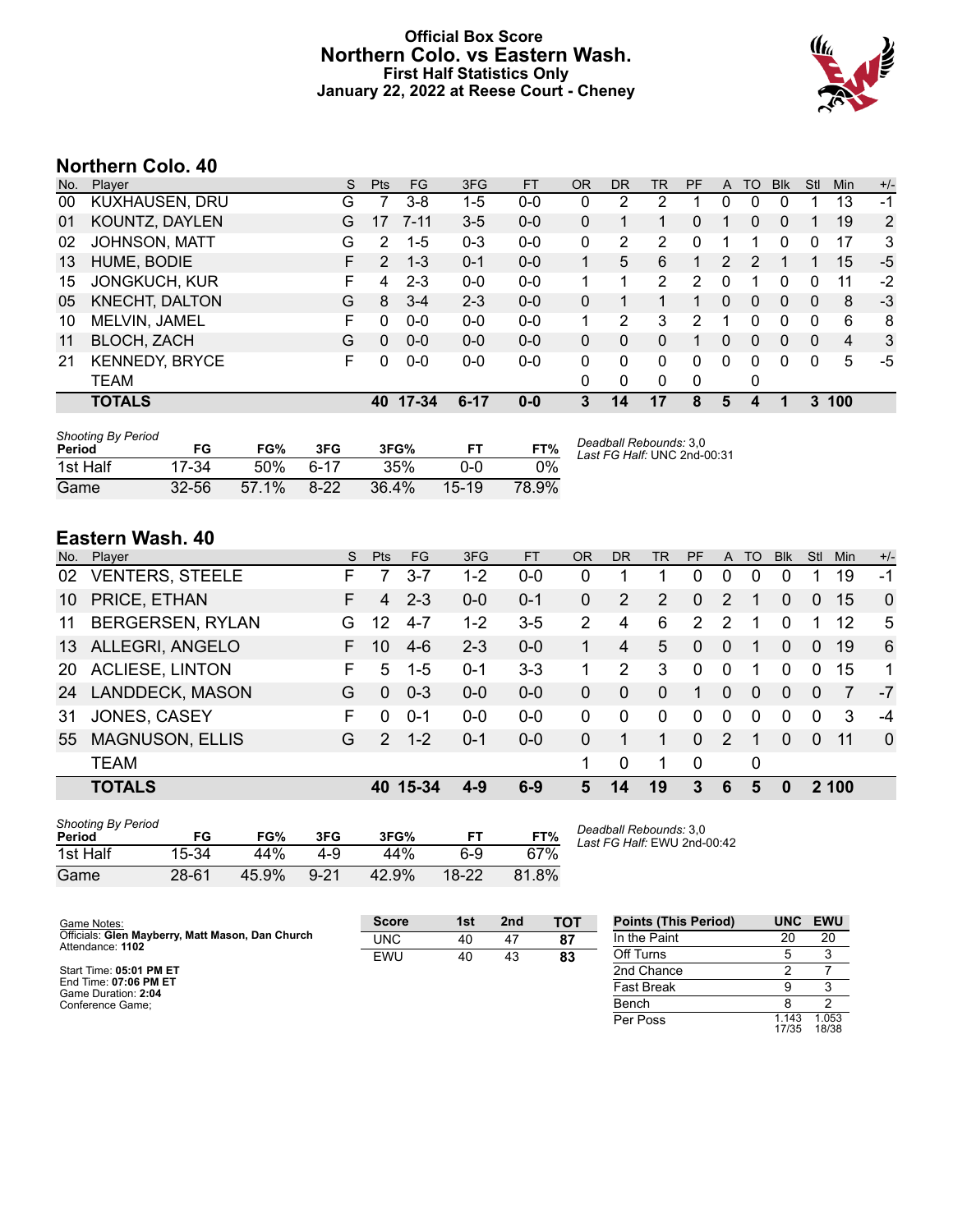#### **Official Play-By-Play Northern Colo. vs Eastern Wash. First Half January 22, 2022 at Reese Court - Cheney**



#### **Period 1**

<mark>Starters:</mark><br>Northern Colo.: 0 KUXHAUSEN,DRU (G); 1 KOUNTZ,DAYLEN (G); 2 JOHNSON,MATT (G); 13 HUME,BODIE (F); 15 JONGKUCH,KUR (F);<br>**Eastern Wash.**: 2 VENTERS,STEELE (F); 10 PRICE,ETHAN (F); 11 BERGERSEN,RYLAN (G); 13 ALLEGR

| Time           | <b>VISITORS: Northern Colo.</b>        | <b>Score</b> | <b>Margin</b>        | <b>HOME: Eastern Wash.</b>             |
|----------------|----------------------------------------|--------------|----------------------|----------------------------------------|
| 19:41          |                                        |              |                      | MISSED JUMPER by VENTERS, STEELE       |
| 19:39          | REBOUND (DEF) by HUME, BODIE           |              |                      |                                        |
| 19:34          | MISSED 3PTR by JOHNSON, MATT           |              |                      |                                        |
| 19:30          |                                        |              |                      | REBOUND (DEF) by BERGERSEN, RYLAN      |
| 19:14          |                                        |              |                      | MISSED LAYUP by BERGERSEN, RYLAN       |
| 19:11          |                                        |              |                      | REBOUND (OFF) by BERGERSEN, RYLAN      |
| 19:07          |                                        |              |                      | MISSED 3PTR by ACLIESE, LINTON         |
| 19:03          | REBOUND (DEF) by KUXHAUSEN, DRU        |              |                      |                                        |
| 18:51          | GOOD! LAYUP by JONGKUCH, KUR           | $0 - 2$      | V <sub>2</sub><br>T. |                                        |
| 18:32<br>18:32 |                                        | $2 - 2$      |                      | GOOD! LAYUP by ALLEGRI, ANGELO         |
| 18:19          | GOOD! LAYUP by KOUNTZ, DAYLEN          | $2 - 4$      | V <sub>2</sub>       | ASSIST by PRICE, ETHAN                 |
| 18:12          |                                        | $4 - 4$      | T.                   | GOOD! LAYUP by VENTERS, STEELE [PNT]   |
| 18:00          | GOOD! 3PTR by KUXHAUSEN, DRU           | $4 - 7$      | V <sub>3</sub>       |                                        |
| 18:00          | ASSIST by HUME, BODIE                  |              |                      |                                        |
| 17:32          |                                        | $7 - 7$      | $\mathsf{T}$         | GOOD! 3PTR by BERGERSEN, RYLAN         |
| 17:19          |                                        |              |                      | FOUL (PERSONAL) by BERGERSEN, RYLAN    |
| 17:14          | GOOD! LAYUP by JOHNSON, MATT           | $7-9$        | V <sub>2</sub>       |                                        |
| 17:01          |                                        | $10-9$       | H <sub>1</sub>       | GOOD! 3PTR by VENTERS, STEELE          |
| 17:01          |                                        |              |                      | ASSIST by PRICE, ETHAN                 |
| 16:49          | MISSED 3PTR by KUXHAUSEN, DRU          |              |                      |                                        |
| 16:45          |                                        |              |                      | REBOUND (DEF) by ACLIESE, LINTON       |
| 16:40          |                                        |              |                      | MISSED JUMPER by VENTERS, STEELE       |
| 16:37          | REBOUND (DEF) by HUME, BODIE           |              |                      |                                        |
| 16:32          | TURNOVER (LOSTBALL) by HUME, BODIE     |              |                      |                                        |
| 16:32          |                                        |              |                      | STEAL by BERGERSEN, RYLAN              |
| 16:24          | FOUL (PERSONAL) by JONGKUCH, KUR       |              |                      |                                        |
| 16:24          |                                        | $11-9$       | H <sub>2</sub>       | GOOD! FT by BERGERSEN, RYLAN [FB]      |
| 16:24          |                                        |              |                      | MISSED FT by BERGERSEN, RYLAN          |
| 16:24          | REBOUND (DEF) by KOUNTZ, DAYLEN        |              |                      |                                        |
| 16:17<br>15:57 | GOOD! LAYUP by KOUNTZ, DAYLEN [FB/PNT] | $11 - 11$    | T                    |                                        |
| 15:55          | REBOUND (DEF) by JONGKUCH, KUR         |              |                      | MISSED LAYUP by ACLIESE, LINTON        |
| 15:49          | GOOD! 3PTR by KOUNTZ, DAYLEN [FB]      | $11 - 14$    | V <sub>3</sub>       |                                        |
| 15:49          | ASSIST by JOHNSON, MATT                |              |                      |                                        |
| 15:30          |                                        |              |                      | TURNOVER (BADPASS) by BERGERSEN, RYLAN |
| 15:30          | STEAL by KOUNTZ, DAYLEN                |              |                      |                                        |
| 15:25          | MISSED 3PTR by HUME, BODIE             |              |                      |                                        |
| 15:22          |                                        |              |                      | REBOUND (DEF) by BERGERSEN, RYLAN      |
| 15:09          |                                        |              |                      | MISSED LAYUP by ACLIESE, LINTON        |
| 15:09          | BLOCK by HUME, BODIE                   |              |                      |                                        |
| 15:05          | REBOUND (DEF) by HUME, BODIE           |              |                      |                                        |
| 15:00          | GOOD! LAYUP by KUXHAUSEN, DRU [FB]     | $11 - 16$    | V <sub>5</sub>       |                                        |
| 14:51          | FOUL (PERSONAL) by HUME, BODIE         |              |                      |                                        |
| 14:51          |                                        |              |                      |                                        |
| 14:51          | SUB OUT: KUXHAUSEN, DRU                |              |                      |                                        |
| 14:51          | SUB OUT: HUME, BODIE                   |              |                      |                                        |
| 14:51          | SUB IN: KNECHT, DALTON                 |              |                      |                                        |
| 14:51          | SUB IN: KENNEDY, BRYCE                 |              |                      |                                        |
| 14:51          |                                        |              |                      | MISSED FT by BERGERSEN, RYLAN          |
| 14:51          |                                        |              |                      | REBOUND (OFF) by TEAM                  |
| 14:51          |                                        | $12 - 16$    | V <sub>4</sub>       | GOOD! FT by BERGERSEN, RYLAN           |
| 14:34<br>14:31 | MISSED 3PTR by JOHNSON, MATT           |              |                      | REBOUND (DEF) by ALLEGRI, ANGELO       |
|                |                                        |              | V <sub>2</sub>       | GOOD! LAYUP by BERGERSEN, RYLAN        |
| 14:06<br>13:36 | MISSED LAYUP by JONGKUCH, KUR          | 14-16        |                      |                                        |
| 13:34          |                                        |              |                      | REBOUND (DEF) by BERGERSEN, RYLAN      |
| 13:19          |                                        |              |                      | MISSED LAYUP by BERGERSEN, RYLAN       |
| 13:17          |                                        |              |                      | REBOUND (OFF) by BERGERSEN, RYLAN      |
| 13:17          |                                        | $16 - 16$    | $\mathsf{T}$         | GOOD! LAYUP by BERGERSEN, RYLAN        |
| 13:05          | GOOD! 3PTR by KOUNTZ, DAYLEN           | 16-19        | $V_3$                |                                        |
| 12:46          |                                        |              |                      | MISSED JUMPER by ALLEGRI, ANGELO       |
| 12:43          | REBOUND (DEF) by KNECHT, DALTON        |              |                      |                                        |
| 12:24          | TURNOVER (TRAVEL) by JOHNSON, MATT     |              |                      |                                        |
| 12:24          | SUB OUT: JOHNSON, MATT                 |              |                      |                                        |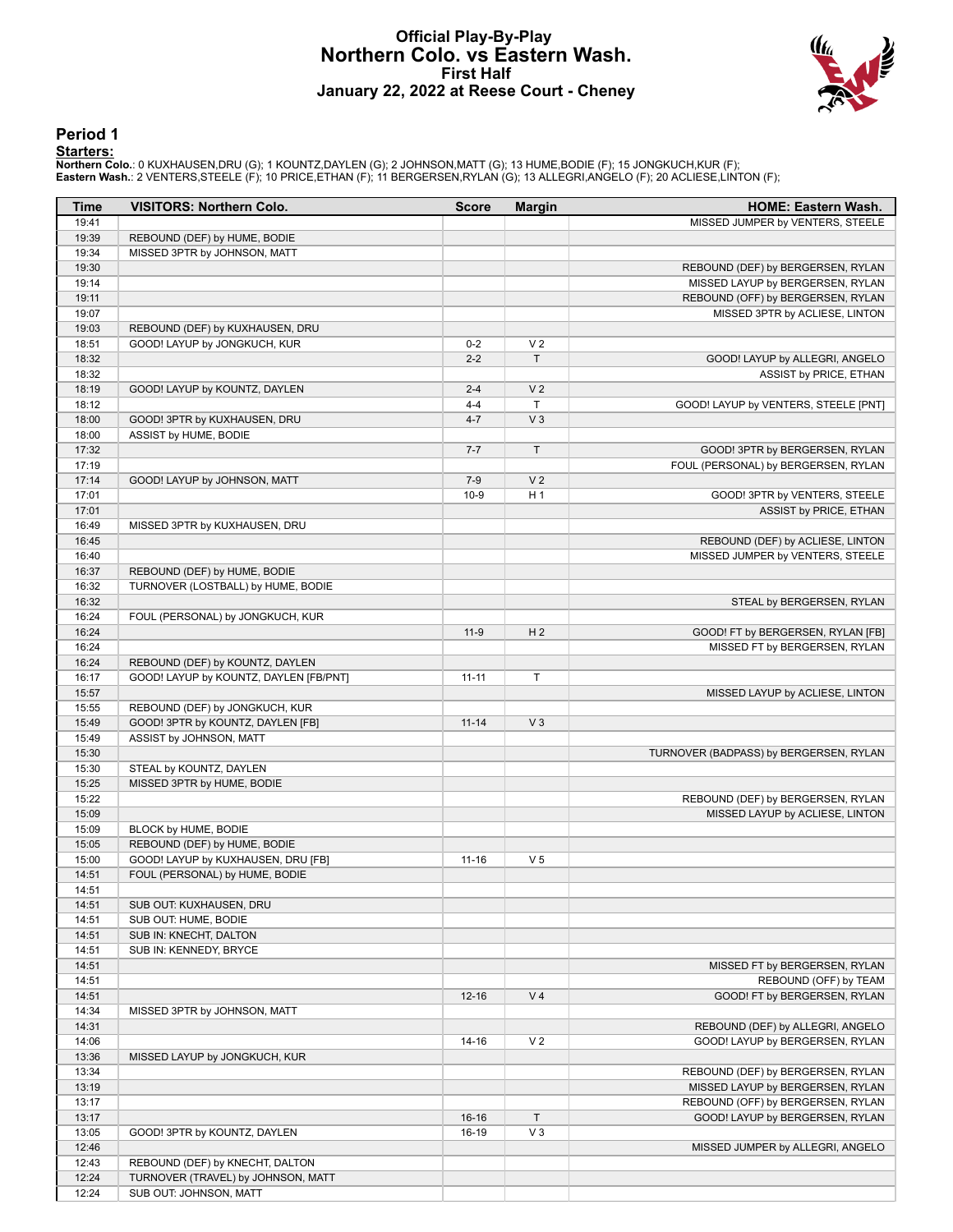| Time           | <b>VISITORS: Northern Colo.</b>                              | <b>Score</b> | <b>Margin</b>  | <b>HOME: Eastern Wash.</b>                                 |
|----------------|--------------------------------------------------------------|--------------|----------------|------------------------------------------------------------|
| 12:24          | SUB OUT: JONGKUCH, KUR                                       |              |                |                                                            |
| 12:24          | SUB IN: BLOCH, ZACH                                          |              |                |                                                            |
| 12:24          | SUB IN: HUME, BODIE                                          |              |                |                                                            |
| 12:24<br>12:24 |                                                              |              |                | SUB OUT: PRICE, ETHAN<br>SUB IN: MAGNUSON, ELLIS           |
| 12:07          |                                                              |              |                | MISSED 3PTR by ALLEGRI, ANGELO                             |
| 12:03          | REBOUND (DEF) by HUME, BODIE                                 |              |                |                                                            |
| 11:57          | MISSED 3PTR by KNECHT, DALTON                                |              |                |                                                            |
| 11:54          |                                                              |              |                | REBOUND (DEF) by BERGERSEN, RYLAN                          |
| 11:48          |                                                              |              |                | MISSED 3PTR by BERGERSEN, RYLAN                            |
| 11:44          |                                                              |              |                | REBOUND (OFF) by ALLEGRI, ANGELO                           |
| 11:35          |                                                              | 18-19        | V <sub>1</sub> | GOOD! LAYUP by VENTERS, STEELE [PNT]                       |
| 11:35          |                                                              |              |                | ASSIST by MAGNUSON, ELLIS                                  |
| 11:16          | MISSED LAYUP by KOUNTZ, DAYLEN                               |              |                |                                                            |
| 11:14<br>11:11 | FOUL (PERSONAL) by BLOCH, ZACH                               |              |                | REBOUND (DEF) by ALLEGRI, ANGELO                           |
| 11:11          |                                                              |              |                |                                                            |
| 11:11          | SUB OUT: KOUNTZ, DAYLEN                                      |              |                |                                                            |
| 11:11          | SUB OUT: KENNEDY, BRYCE                                      |              |                |                                                            |
| 11:11          | SUB IN: KUXHAUSEN, DRU                                       |              |                |                                                            |
| 11:11          | SUB IN: JONGKUCH, KUR                                        |              |                |                                                            |
| 10:53          |                                                              |              |                | TURNOVER (BADPASS) by ALLEGRI, ANGELO                      |
| 10:41          | MISSED JUMPER by KUXHAUSEN, DRU                              |              |                |                                                            |
| 10:39          |                                                              |              |                | REBOUND (DEF) by ALLEGRI, ANGELO                           |
| 10:31          |                                                              | $20-19$      | H <sub>1</sub> | GOOD! LAYUP by BERGERSEN, RYLAN [PNT]                      |
| 10:31<br>10:31 | FOUL (PERSONAL) by KNECHT, DALTON<br>SUB OUT: KNECHT, DALTON |              |                |                                                            |
| 10:31          | SUB OUT: BLOCH, ZACH                                         |              |                |                                                            |
| 10:31          | SUB IN: KOUNTZ, DAYLEN                                       |              |                |                                                            |
| 10:31          | SUB IN: JOHNSON, MATT                                        |              |                |                                                            |
| 10:31          |                                                              | $21 - 19$    | H <sub>2</sub> | GOOD! FT by BERGERSEN, RYLAN                               |
| 10:10          | TURNOVER (BADPASS) by JONGKUCH, KUR                          |              |                |                                                            |
| 10:02          |                                                              | $23-19$      | H4             | GOOD! LAYUP by ALLEGRI, ANGELO                             |
| 10:02          |                                                              |              |                | ASSIST by BERGERSEN, RYLAN                                 |
| 09:41          |                                                              |              |                | FOUL (PERSONAL) by BERGERSEN, RYLAN                        |
| 09:40          |                                                              |              |                | SUB OUT: BERGERSEN, RYLAN                                  |
| 09:40<br>09:40 |                                                              |              |                | SUB OUT: ACLIESE, LINTON<br>SUB IN: PRICE, ETHAN           |
| 09:40          |                                                              |              |                | SUB IN: LANDDECK, MASON                                    |
| 09:24          | GOOD! LAYUP by JONGKUCH, KUR                                 | 23-21        | H <sub>2</sub> |                                                            |
| 09:07          |                                                              | $25 - 21$    | H4             | GOOD! JUMPER by MAGNUSON, ELLIS                            |
| 08:35          | MISSED 3PTR by JOHNSON, MATT                                 |              |                |                                                            |
| 08:31          | REBOUND (OFF) by JONGKUCH, KUR                               |              |                |                                                            |
| 08:30          | MISSED 3PTR by KOUNTZ, DAYLEN                                |              |                |                                                            |
| 08:27          |                                                              |              |                | REBOUND (DEF) by MAGNUSON, ELLIS                           |
| 08:15          |                                                              |              |                | MISSED LAYUP by LANDDECK, MASON                            |
| 08:15<br>08:15 | FOUL (PERSONAL) by JONGKUCH, KUR                             |              |                | REBOUND (OFF) by TEAM                                      |
| 08:11          |                                                              |              |                | TURNOVER (BADPASS) by MAGNUSON, ELLIS                      |
| 08:11          | STEAL by HUME, BODIE                                         |              |                |                                                            |
| 08:01          | MISSED LAYUP by HUME, BODIE                                  |              |                |                                                            |
| 07:59          |                                                              |              |                | REBOUND (DEF) by PRICE, ETHAN                              |
| 07:42          |                                                              |              |                |                                                            |
| 07:42          | SUB OUT: JONGKUCH, KUR                                       |              |                |                                                            |
| 07:42          | SUB IN: MELVIN, JAMEL                                        |              |                |                                                            |
| 07:36          |                                                              | $27 - 21$    | H <sub>6</sub> | GOOD! LAYUP by PRICE, ETHAN                                |
| 07:36          | FOUL (PERSONAL) by MELVIN, JAMEL                             |              |                |                                                            |
| 07:36<br>07:36 | REBOUND (DEF) by MELVIN, JAMEL                               |              |                | MISSED FT by PRICE, ETHAN                                  |
| 07:11          | GOOD! JUMPER by KOUNTZ, DAYLEN                               | 27-23        | H 4            |                                                            |
| 06:54          |                                                              |              |                | TURNOVER (LOSTBALL) by PRICE, ETHAN                        |
| 06:54          | STEAL by KUXHAUSEN, DRU                                      |              |                |                                                            |
| 06:51          | GOOD! LAYUP by KUXHAUSEN, DRU [FB]                           | $27 - 25$    | H <sub>2</sub> |                                                            |
| 06:40          |                                                              |              |                | MISSED 3PTR by MAGNUSON, ELLIS                             |
| 06:37          | REBOUND (DEF) by KUXHAUSEN, DRU                              |              |                |                                                            |
| 06:30          | MISSED 3PTR by KUXHAUSEN, DRU                                |              |                |                                                            |
| 06:26          | REBOUND (OFF) by HUME, BODIE                                 |              |                |                                                            |
| 06:26          | GOOD! LAYUP by HUME, BODIE                                   | 27-27        | $\mathsf T$    |                                                            |
| 06:11<br>06:11 |                                                              | $30 - 27$    | $H_3$          | GOOD! 3PTR by ALLEGRI, ANGELO<br>ASSIST by MAGNUSON, ELLIS |
| 05:49          | GOOD! LAYUP by KOUNTZ, DAYLEN                                | $30 - 29$    | H <sub>1</sub> |                                                            |
| 05:27          |                                                              |              |                | MISSED LAYUP by LANDDECK, MASON                            |
| 05:24          | REBOUND (DEF) by MELVIN, JAMEL                               |              |                |                                                            |
| 05:10          | MISSED 3PTR by KOUNTZ, DAYLEN                                |              |                |                                                            |
| 05:07          |                                                              |              |                | REBOUND (DEF) by ALLEGRI, ANGELO                           |
| 04:52          |                                                              | 32-29        | H <sub>3</sub> | GOOD! LAYUP by PRICE, ETHAN [PNT]                          |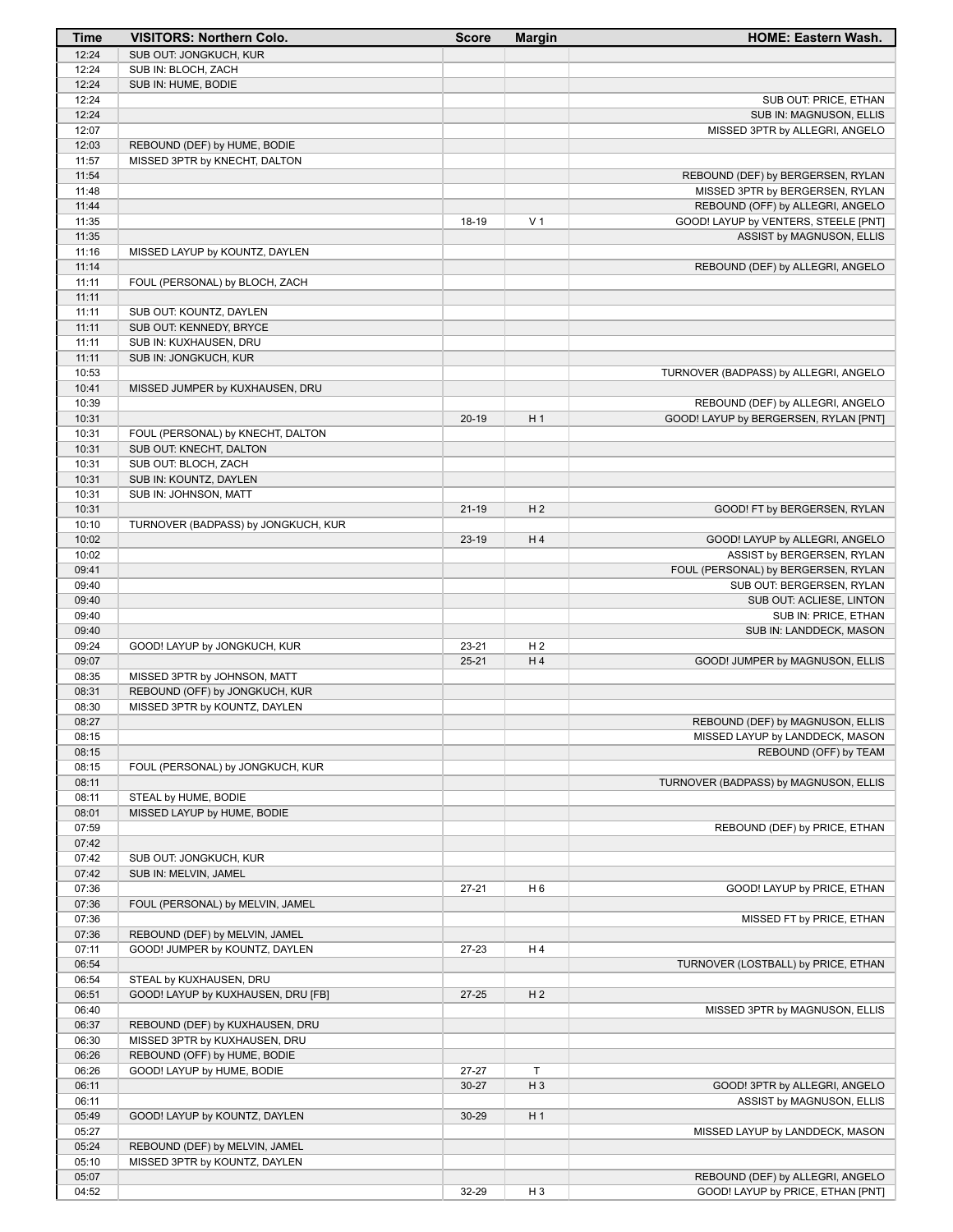| Time           | <b>VISITORS: Northern Colo.</b>      | <b>Score</b> | <b>Margin</b>  | <b>HOME: Eastern Wash.</b>                                |
|----------------|--------------------------------------|--------------|----------------|-----------------------------------------------------------|
| 04:29          | MISSED JUMPER by JOHNSON, MATT       |              |                |                                                           |
| 04:25          | REBOUND (OFF) by MELVIN, JAMEL       |              |                |                                                           |
| 04:25          |                                      |              |                | FOUL (PERSONAL) by LANDDECK, MASON                        |
| 04:25          |                                      |              |                | SUB OUT: PRICE, ETHAN                                     |
| 04:25          |                                      |              |                | SUB OUT: ALLEGRI, ANGELO                                  |
| 04:25          |                                      |              |                | SUB IN: ACLIESE, LINTON                                   |
| 04:25          |                                      |              |                | SUB IN: JONES, CASEY                                      |
| 04:25          | SUB OUT: KUXHAUSEN, DRU              |              |                |                                                           |
| 04:25          | SUB OUT: HUME, BODIE                 |              |                |                                                           |
| 04:25          | SUB IN: KNECHT, DALTON               |              |                |                                                           |
| 04:25<br>04:21 | SUB IN: BLOCH, ZACH                  |              |                |                                                           |
| 04:18          | MISSED LAYUP by KOUNTZ, DAYLEN       |              |                | REBOUND (DEF) by ACLIESE, LINTON                          |
| 04:12          |                                      |              |                | MISSED LAYUP by LANDDECK, MASON                           |
| 04:09          | REBOUND (DEF) by JOHNSON, MATT       |              |                |                                                           |
| 03:57          | GOOD! 3PTR by KNECHT, DALTON         | 32-32        | T              |                                                           |
| 03:57          | ASSIST by MELVIN, JAMEL              |              |                |                                                           |
| 03:42          |                                      |              |                | MISSED 3PTR by VENTERS, STEELE                            |
| 03:36          | REBOUND (DEF) by JOHNSON, MATT       |              |                |                                                           |
| 03:13          | GOOD! 3PTR by KOUNTZ, DAYLEN         | 32-35        | $V_3$          |                                                           |
| 03:01          |                                      |              |                | TURNOVER (TRAVEL) by ACLIESE, LINTON                      |
| 03:01          |                                      |              |                |                                                           |
| 03:01          |                                      |              |                | SUB OUT: VENTERS, STEELE                                  |
| 03:01          |                                      |              |                | SUB OUT: LANDDECK, MASON                                  |
| 03:01          |                                      |              |                | SUB IN: BERGERSEN, RYLAN                                  |
| 03:01          |                                      |              |                | SUB IN: ALLEGRI, ANGELO                                   |
| 03:01          | SUB OUT: JOHNSON, MATT               |              |                |                                                           |
| 03:01          | SUB IN: KENNEDY, BRYCE               |              |                |                                                           |
| 02:48          | GOOD! 3PTR by KNECHT, DALTON         | 32-38        | $V_6$          |                                                           |
| 02:48          | ASSIST by KOUNTZ, DAYLEN             |              |                |                                                           |
| 02:21          |                                      |              |                | MISSED LAYUP by ACLIESE, LINTON                           |
| 02:21          |                                      |              |                | REBOUND (OFF) by ACLIESE, LINTON                          |
| 02:21          |                                      | 34-38        | V <sub>4</sub> | GOOD! LAYUP by ACLIESE, LINTON                            |
| 02:21<br>02:21 | FOUL (PERSONAL) by MELVIN, JAMEL     |              |                |                                                           |
| 02:21          |                                      |              |                | SUB OUT: MAGNUSON, ELLIS<br>SUB IN: PRICE, ETHAN          |
| 02:21          | SUB OUT: MELVIN, JAMEL               |              |                |                                                           |
| 02:21          | SUB OUT: BLOCH, ZACH                 |              |                |                                                           |
| 02:21          | SUB IN: JOHNSON, MATT                |              |                |                                                           |
| 02:21          | SUB IN: HUME, BODIE                  |              |                |                                                           |
| 02:21          |                                      | 35-38        | $V_3$          | GOOD! FT by ACLIESE, LINTON                               |
| 02:03          | GOOD! JUMPER by KNECHT, DALTON [PNT] | 35-40        | V <sub>5</sub> |                                                           |
| 02:03          | ASSIST by HUME, BODIE                |              |                |                                                           |
| 01:57          |                                      | 38-40        | V <sub>2</sub> | GOOD! 3PTR by ALLEGRI, ANGELO                             |
| 01:57          |                                      |              |                | ASSIST by BERGERSEN, RYLAN                                |
| 01:31          | SUB OUT: KENNEDY, BRYCE              |              |                |                                                           |
| 01:31          | SUB IN: KUXHAUSEN, DRU               |              |                |                                                           |
| 01:31          |                                      |              |                | SUB OUT: BERGERSEN, RYLAN                                 |
| 01:31          |                                      |              |                | SUB IN: VENTERS, STEELE                                   |
| 01:29          | TURNOVER (BADPASS) by HUME, BODIE    |              |                |                                                           |
| 01:29          |                                      |              |                | STEAL by VENTERS, STEELE                                  |
| 01:11          |                                      |              |                | MISSED LAYUP by JONES, CASEY                              |
| 01:07          | REBOUND (DEF) by HUME, BODIE         |              |                |                                                           |
| 01:05          | MISSED 3PTR by KUXHAUSEN, DRU        |              |                |                                                           |
| 01:00          |                                      |              |                | REBOUND (DEF) by PRICE, ETHAN                             |
| 00:58<br>00:58 | FOUL (PERSONAL) by KUXHAUSEN, DRU    | 39-40        | V <sub>1</sub> |                                                           |
| 00:58          |                                      |              |                | GOOD! FT by ACLIESE, LINTON [FB]<br>SUB OUT: JONES, CASEY |
| 00:58          |                                      |              |                | SUB IN: MAGNUSON, ELLIS                                   |
| 00:58          |                                      | 40-40        | T              | GOOD! FT by ACLIESE, LINTON [FB]                          |
| 00:36          | MISSED 3PTR by KUXHAUSEN, DRU        |              |                |                                                           |
| 00:33          |                                      |              |                | REBOUND (DEF) by VENTERS, STEELE                          |
| 00:18          |                                      |              |                | TIMEOUT 30SEC                                             |
| 00:18          | SUB OUT: KUXHAUSEN, DRU              |              |                |                                                           |
| 00:18          | SUB OUT: KNECHT, DALTON              |              |                |                                                           |
| 00:18          | SUB IN: MELVIN, JAMEL                |              |                |                                                           |
| 00:18          | SUB IN: KENNEDY, BRYCE               |              |                |                                                           |
| 00:04          |                                      |              |                | MISSED JUMPER by VENTERS, STEELE                          |
| 00:02          |                                      |              |                | REBOUND (OFF) by TEAM                                     |
| 00:02          |                                      |              |                | SUB OUT: MAGNUSON, ELLIS                                  |
| 00:02          |                                      |              |                | SUB IN: BERGERSEN, RYLAN                                  |
| 00:00          |                                      |              |                | MISSED JUMPER by PRICE, ETHAN                             |
| 00:00          |                                      |              |                | REBOUND (OFF) by TEAM                                     |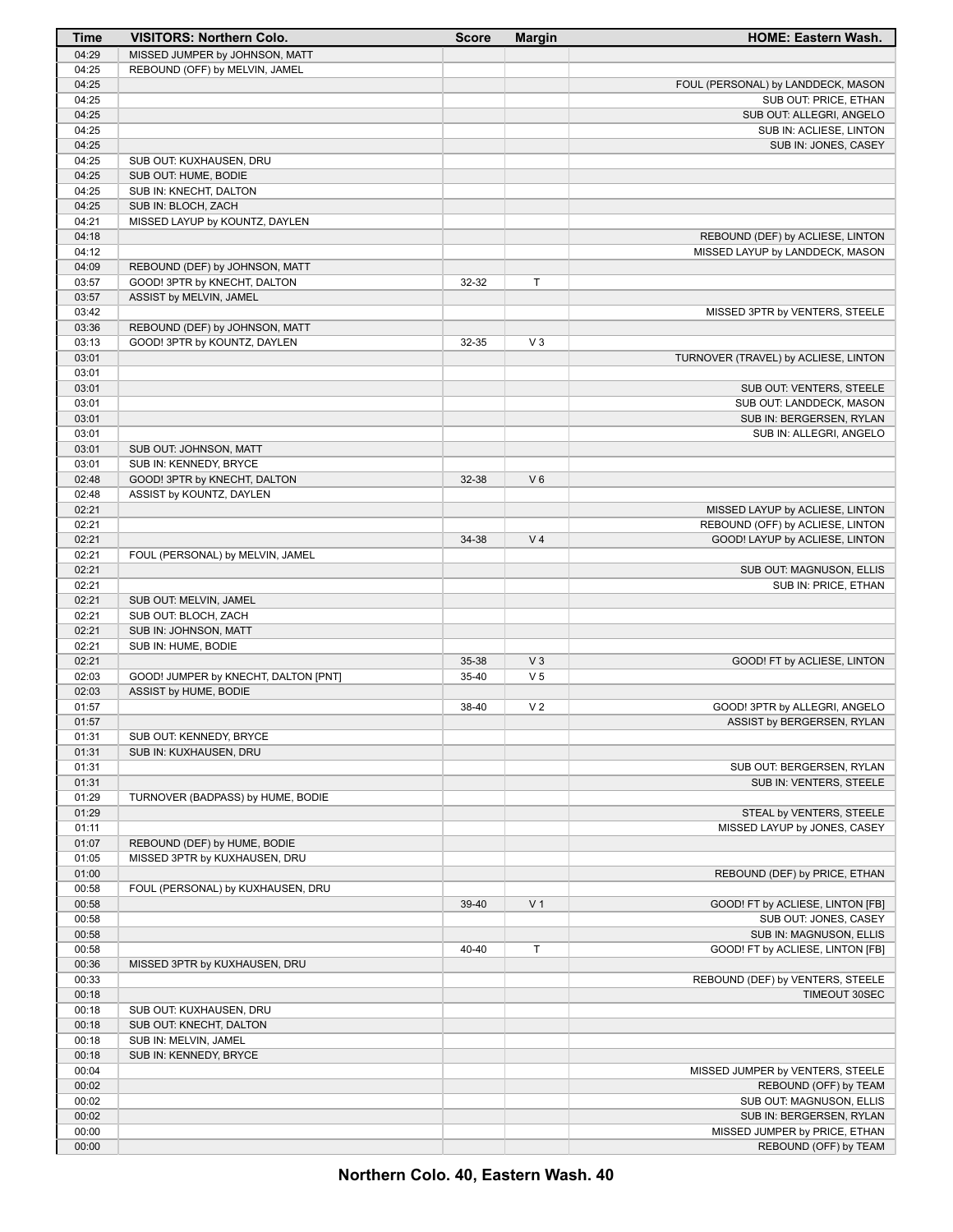| <b>Points (This Period)</b> | <b>UNC</b>     | <b>EWU</b>     |
|-----------------------------|----------------|----------------|
| In the Paint                | 20             | 20             |
| Off Turns                   | 5              |                |
| 2nd Chance                  |                |                |
| <b>Fast Break</b>           |                |                |
| Bench                       |                |                |
| Per Poss                    | 1.143<br>17/35 | 1.053<br>18/38 |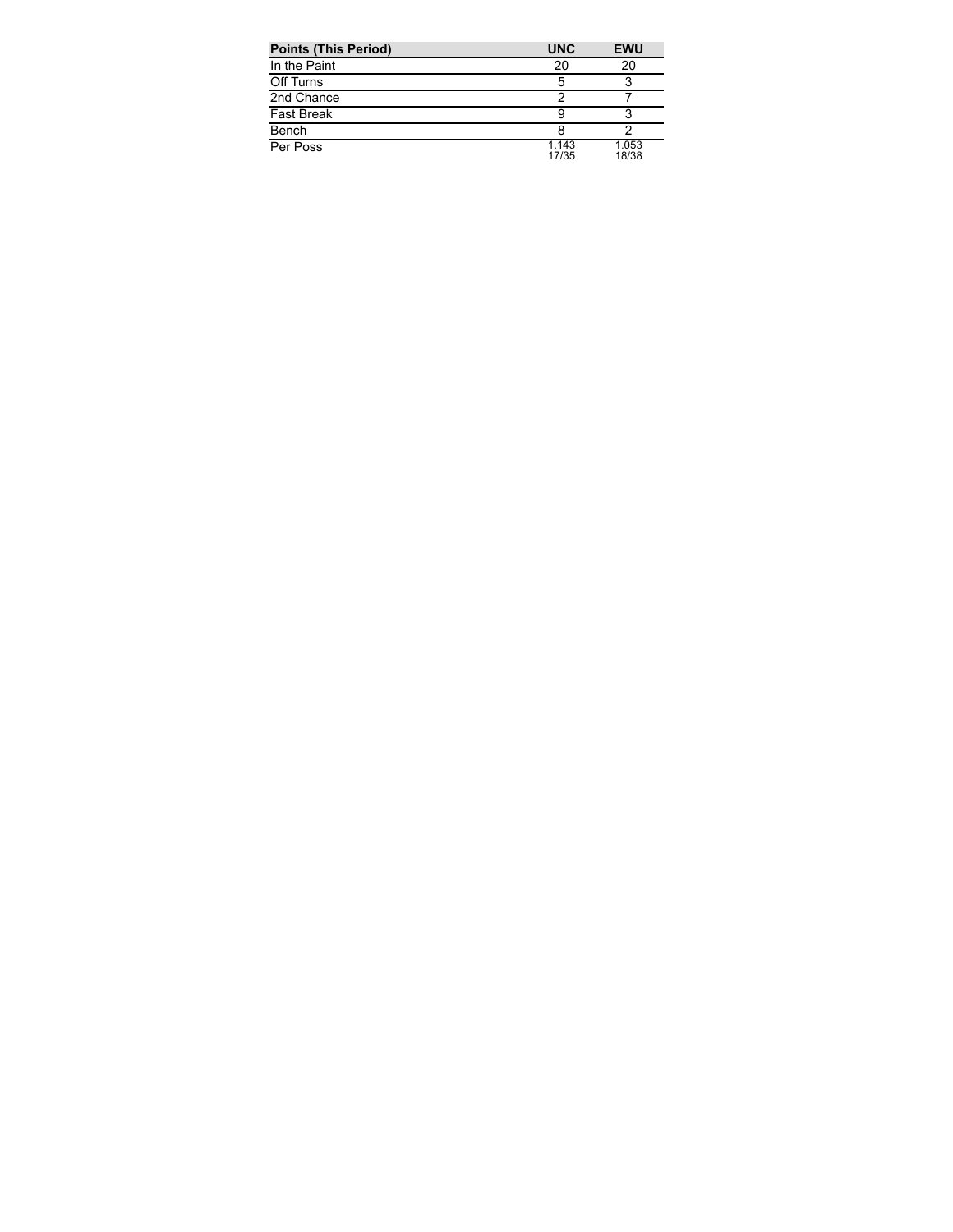### **Official Box Score Northern Colo. vs Eastern Wash. Second Half Statistics Only January 22, 2022 at Reese Court - Cheney**



# **Northern Colo. 47**

| No. | Plaver                | S  | <b>Pts</b> | FG        | 3FG     | <b>FT</b> | <b>OR</b> | <b>DR</b> | <b>TR</b> | PF | A        | TO            | <b>B</b> lk  | Stl          | Min         | $+/-$          |
|-----|-----------------------|----|------------|-----------|---------|-----------|-----------|-----------|-----------|----|----------|---------------|--------------|--------------|-------------|----------------|
| 00  | <b>KUXHAUSEN, DRU</b> | G  | 6          | $1 - 2$   | 1-1     | $3 - 4$   | 0         | 0         | 0         |    | 2        | 0             |              |              | 15          | 2              |
| 01  | KOUNTZ, DAYLEN        | G  | 12         | $5 - 7$   | $0 - 0$ | $2 - 4$   |           | 2         | 3         |    |          | 2             | $\Omega$     | 0            | 20          | $\overline{4}$ |
| 02  | <b>JOHNSON, MATT</b>  | G  | 4          | 1-1       | $0 - 0$ | $2 - 2$   | 0         | 0         | 0         | 1  | 3        | 2             | 0            | 0            | 20          | $\overline{4}$ |
| 13  | HUME, BODIE           |    | 10         | $2 - 5$   | $0 - 3$ | $6 - 7$   | 0         | 4         | 4         | 4  |          | $\mathcal{P}$ | $\mathbf{0}$ | 0            | 20          | $\overline{4}$ |
| 15  | <b>JONGKUCH, KUR</b>  | F. | 10         | 4-4       | $0 - 0$ | $2 - 2$   | 0         | 3         | 3         | 2  | 0        |               | 0            | 2            | 14          | 5              |
| 05  | KNECHT, DALTON        | G  | 5          | $2 - 3$   | $1 - 1$ | $0 - 0$   | 0         | 1         |           | 0  | 0        | 1             | $\mathbf{0}$ | $\mathbf{0}$ | 12          | $-2$           |
| 10  | MELVIN, JAMEL         | F  | 0          | $0 - 0$   | $0 - 0$ | $0 - 0$   | 0         | 0         | 0         | 0  | 0        | 0             | $\Omega$     | 0            | 0           | 0              |
| 11  | <b>BLOCH, ZACH</b>    | G  | $\Omega$   | $0 - 0$   | $0 - 0$ | $0 - 0$   | 0         | 0         | 0         | 0  | 0        | 0             | $\Omega$     | 0            | 0           | 0              |
| 21  | <b>KENNEDY, BRYCE</b> | F. | $\Omega$   | $0-0$     | $0-0$   | $0 - 0$   | 0         | $\Omega$  | $\Omega$  | 0  | $\Omega$ | 0             | $\Omega$     | $\Omega$     | $\mathbf 0$ | 2              |
|     | TEAM                  |    |            |           |         |           | 0         | 3         | 3         | 0  |          | 0             |              |              |             |                |
|     | <b>TOTALS</b>         |    | 47         | $15 - 22$ | 2-5     | 15-19     |           | 13        | 14        | 9  |          | 8             | 0            | 3            | 100         |                |
|     |                       |    |            |           |         |           |           |           |           |    |          |               |              |              |             |                |

| <b>Shooting By Period</b><br>Period | FG        | FG%   | 3FG     | 3FG%  |       | FT%   | Deadball Rebounds: 3,0<br>Last FG Half: UNC - |
|-------------------------------------|-----------|-------|---------|-------|-------|-------|-----------------------------------------------|
| 2nd Half                            | $15 - 22$ | 68%   | $2 - 5$ | 40%   | 15-19 | 79%   |                                               |
| Game                                | $32 - 56$ | 57.1% | $8-22$  | 36.4% | 15-19 | 78.9% |                                               |

# **Eastern Wash. 43**

| No.       | Player                  | S. | <b>Pts</b>    | FG.      | 3FG     | <b>FT</b> | OR             | <b>DR</b> | TR       | <b>PF</b>      | A             | TO       | <b>B</b> lk | Stl      | Min      | $+/-$        |
|-----------|-------------------------|----|---------------|----------|---------|-----------|----------------|-----------|----------|----------------|---------------|----------|-------------|----------|----------|--------------|
| 02        | <b>VENTERS, STEELE</b>  | F. | 18            | $5 - 8$  | $3-5$   | $5 - 5$   | 0              | 0         | 0        | 2              | $\Omega$      | 0        | $\Omega$    | 0        | 20       | $-4$         |
| 10        | PRICE, ETHAN            | F  | 0             | $0 - 1$  | $0 - 0$ | $0-0$     | 0              | 2         | 2        | 4              | 2             |          | 2           | 1        | 15       | $\mathbf{3}$ |
| 11        | <b>BERGERSEN, RYLAN</b> | G  | 14            | $5-9$    | 1-1     | $3 - 4$   | 0              |           |          | 1              | 3             |          | $\Omega$    | 3        | 20       | $-4$         |
| 13        | ALLEGRI, ANGELO         | F. | 0             | $0 - 1$  | $0 - 1$ | $0-0$     | $\Omega$       | 3         | 3        | $\overline{4}$ | $\Omega$      | 1        | $\Omega$    | $\Omega$ | 13       | $-9$         |
| <b>20</b> | <b>ACLIESE, LINTON</b>  | F. | 5             | $2 - 5$  | $1 - 3$ | $0-0$     |                |           | 2        | $\mathcal{P}$  | $\Omega$      | 0        | $\Omega$    | $\Omega$ | 13       | $-10$        |
| 24        | <b>LANDDECK, MASON</b>  | G  | $\mathcal{P}$ | $1 - 2$  | $0 - 1$ | $0-0$     | 0              | $\Omega$  | $\Omega$ | $\overline{2}$ | $\Omega$      | 1        | $\Omega$    | 1        | 6        | -8           |
| 31        | JONES, CASEY            | F  | $\Omega$      | $0 - 0$  | $0 - 0$ | $0-0$     | $\Omega$       | 0         | $\Omega$ | 0              | $\Omega$      | 0        | $\Omega$    | $\Omega$ | $\Omega$ | -1           |
| 55        | <b>MAGNUSON, ELLIS</b>  | G  | 4             | $0 - 1$  | $0 - 1$ | $4 - 4$   | 1.             | 0         | 1.       | $\Omega$       | $\mathcal{P}$ | $\Omega$ | $\Omega$    | 1.       | 14       | $-3$         |
|           | <b>TEAM</b>             |    |               |          |         |           | $\Omega$       | 0         | $\Omega$ | $\mathbf 0$    |               | 0        |             |          |          |              |
|           | <b>TOTALS</b>           |    |               | 43 13-27 | $5-12$  | $12 - 13$ | $\overline{2}$ | 7         | 9        | 15             | 7             | 4        | 2           |          | 6 100    |              |

| <b>Shooting By Period</b><br>Period | FG        | FG%   | 3FG      | 3FG%  | FТ        | FT%   |
|-------------------------------------|-----------|-------|----------|-------|-----------|-------|
| 2nd Half                            | $13 - 27$ | 48%   | $5-12$   | 42%   | $12 - 13$ | 92%   |
| Game                                | $28 - 61$ | 45.9% | $9 - 21$ | 42.9% | $18-22$   | 81.8% |

*Deadball Rebounds:* 3,0 *Last FG Half:* EWU -

| Game Notes:                                                          | <b>Score</b> | 1st | 2 <sub>nd</sub> | TOT | <b>Points (This Period)</b> | <b>UNC</b>     | <b>EWU</b>     |
|----------------------------------------------------------------------|--------------|-----|-----------------|-----|-----------------------------|----------------|----------------|
| Officials: Glen Mayberry, Matt Mason, Dan Church<br>Attendance: 1102 | UNC          | 40  | 47              | 87  | In the Paint                | 20             | 16             |
|                                                                      | EWU          | 40  | 43              | 83  | Off Turns                   |                | 14             |
| Start Time: 05:01 PM ET                                              |              |     |                 |     | 2nd Chance                  |                |                |
| End Time: 07:06 PM ET<br>Game Duration: 2:04                         |              |     |                 |     | <b>Fast Break</b>           |                |                |
| Conference Game:                                                     |              |     |                 |     | Bench                       |                |                |
|                                                                      |              |     |                 |     | Per Poss                    | 1.270<br>23/37 | 1.265<br>19/34 |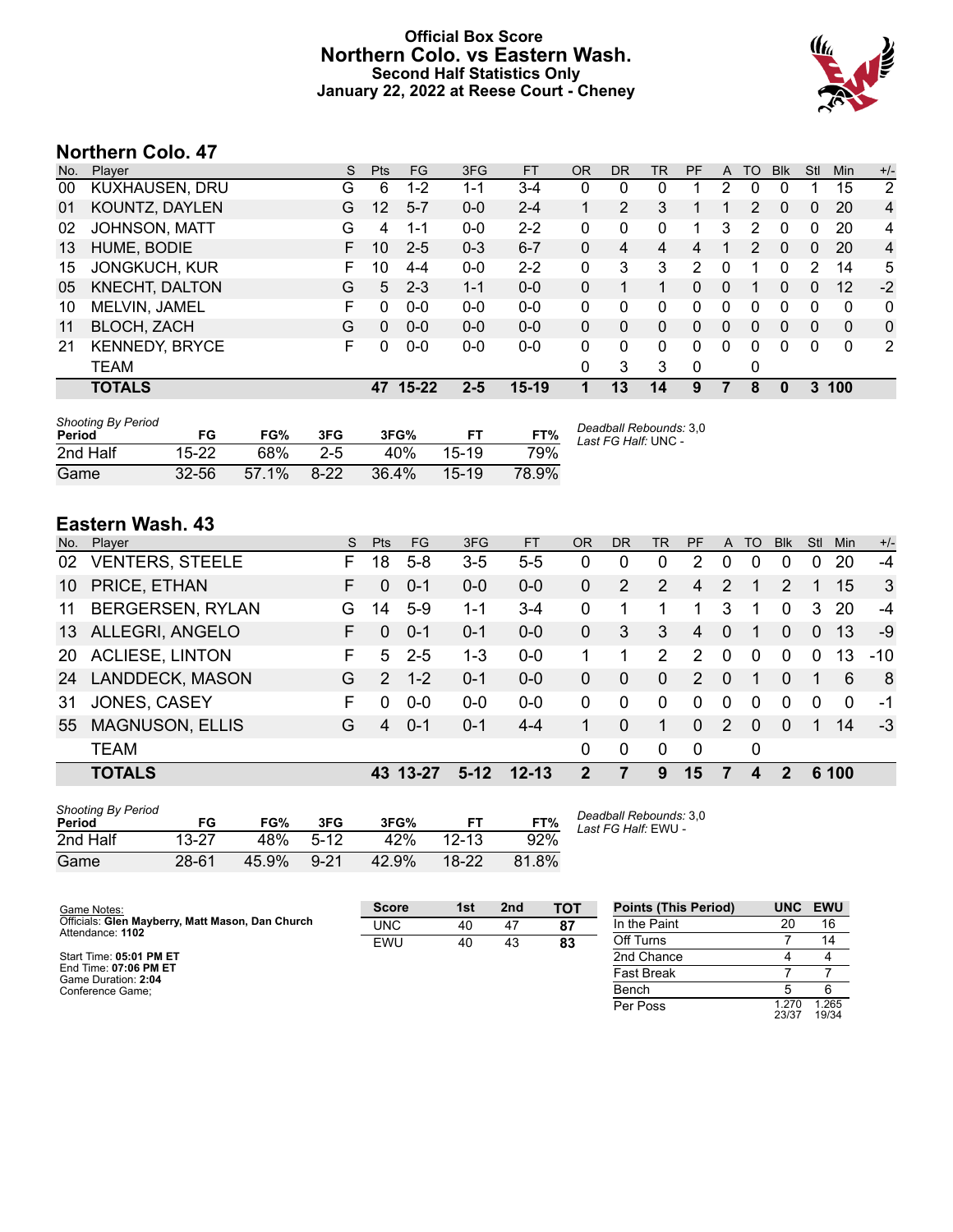#### **Official Play-By-Play Northern Colo. vs Eastern Wash. Second Half January 22, 2022 at Reese Court - Cheney**



#### **Period 2**

#### **Starters:**

**Northern Colo.**: 0 KUXHAUSEN,DRU (G); 1 KOUNTZ,DAYLEN (G); 2 JOHNSON,MATT (G); 13 HUME,BODIE (F); 15 JONGKUCH,KUR (F);<br>**Eastern Wash.**: 2 VENTERS,STEELE (F); 10 PRICE,ETHAN (F); 11 BERGERSEN,RYLAN (G); 13 ALLEGRI,ANGELO (

| Time           | <b>VISITORS: Northern Colo.</b>                                  | <b>Score</b> | <b>Margin</b>  | <b>HOME: Eastern Wash.</b>                                         |
|----------------|------------------------------------------------------------------|--------------|----------------|--------------------------------------------------------------------|
| 20:00          | SUB OUT: MELVIN, JAMEL                                           |              |                |                                                                    |
| 20:00          | SUB OUT: KENNEDY, BRYCE                                          |              |                |                                                                    |
| 20:00          | SUB IN: KUXHAUSEN, DRU                                           |              |                |                                                                    |
| 20:00          | SUB IN: JONGKUCH, KUR                                            |              |                |                                                                    |
| 19:47          | GOOD! LAYUP by JOHNSON, MATT                                     | 40-42        | V <sub>2</sub> |                                                                    |
| 19:31          |                                                                  | 42-42        | $\mathsf T$    | GOOD! LAYUP by BERGERSEN, RYLAN                                    |
| 19:31          |                                                                  |              |                | ASSIST by PRICE, ETHAN                                             |
| 19:06          | MISSED LAYUP by KOUNTZ, DAYLEN                                   |              |                |                                                                    |
| 19:05<br>19:05 | REBOUND (OFF) by KOUNTZ, DAYLEN<br>GOOD! LAYUP by KOUNTZ, DAYLEN | 42-44        | V <sub>2</sub> |                                                                    |
| 19:05          |                                                                  |              |                | FOUL (PERSONAL) by ALLEGRI, ANGELO                                 |
| 19:05          | MISSED FT by KOUNTZ, DAYLEN                                      |              |                |                                                                    |
| 19:05          |                                                                  |              |                | REBOUND (DEF) by ALLEGRI, ANGELO                                   |
| 18:40          |                                                                  |              |                | TURNOVER (LOSTBALL) by ALLEGRI, ANGELO                             |
| 18:40          | STEAL by KUXHAUSEN, DRU                                          |              |                |                                                                    |
| 18:34          | GOOD! 3PTR by KUXHAUSEN, DRU [FB]                                | 42-47        | V <sub>5</sub> |                                                                    |
| 18:34          | ASSIST by HUME, BODIE                                            |              |                |                                                                    |
| 18:13          |                                                                  |              |                | MISSED LAYUP by PRICE, ETHAN                                       |
| 18:11          | REBOUND (DEF) by HUME, BODIE                                     |              |                |                                                                    |
| 18:04          | TURNOVER (BADPASS) by JOHNSON, MATT                              |              |                |                                                                    |
| 18:04          |                                                                  |              |                | STEAL by BERGERSEN, RYLAN                                          |
| 18:00          |                                                                  | 44-47        | $V_3$          | GOOD! LAYUP by BERGERSEN, RYLAN [FB]                               |
| 17:41          | MISSED 3PTR by HUME, BODIE                                       |              |                |                                                                    |
| 17:38          |                                                                  |              |                | REBOUND (DEF) by ALLEGRI, ANGELO                                   |
| 17:28          |                                                                  |              |                | MISSED JUMPER by VENTERS, STEELE                                   |
| 17:23<br>17:22 |                                                                  |              | V <sub>1</sub> | REBOUND (OFF) by ACLIESE, LINTON<br>GOOD! LAYUP by ACLIESE, LINTON |
| 17:22          |                                                                  | 46-47        |                | FOUL (TECH) by ACLIESE, LINTON                                     |
| 17:22          | GOOD! FT by KUXHAUSEN, DRU [FB]                                  | 46-48        | V <sub>2</sub> |                                                                    |
| 17:22          | GOOD! FT by KUXHAUSEN, DRU [FB]                                  | 46-49        | $V_3$          |                                                                    |
| 17:02          | MISSED 3PTR by HUME, BODIE                                       |              |                |                                                                    |
| 16:58          |                                                                  |              |                | REBOUND (DEF) by ACLIESE, LINTON                                   |
| 16:42          |                                                                  |              |                | TURNOVER (BADPASS) by BERGERSEN, RYLAN                             |
| 16:42          | STEAL by JONGKUCH, KUR                                           |              |                |                                                                    |
| 16:30          |                                                                  |              |                | FOUL (PERSONAL) by PRICE, ETHAN                                    |
| 16:30          | GOOD! FT by HUME, BODIE                                          | 46-50        | V <sub>4</sub> |                                                                    |
| 16:30          | GOOD! FT by HUME, BODIE                                          | 46-51        | V <sub>5</sub> |                                                                    |
| 16:18          |                                                                  |              |                | MISSED LAYUP by BERGERSEN, RYLAN                                   |
| 16:16          | REBOUND (DEF) by HUME, BODIE                                     |              |                |                                                                    |
| 16:14          |                                                                  |              |                | FOUL (PERSONAL) by ALLEGRI, ANGELO                                 |
| 16:01          | TURNOVER (3SEC) by JONGKUCH, KUR                                 |              |                |                                                                    |
| 15:52          | FOUL (PERSONAL) by HUME, BODIE                                   |              |                |                                                                    |
| 15:52<br>15:34 |                                                                  |              |                | MISSED 3PTR by ALLEGRI, ANGELO                                     |
| 15:32          | REBOUND (DEF) by TEAM                                            |              |                |                                                                    |
| 15:17          | GOOD! DUNK by HUME, BODIE                                        | 46-53        | V <sub>7</sub> |                                                                    |
| 15:17          | ASSIST by JOHNSON, MATT                                          |              |                |                                                                    |
| 15:01          |                                                                  | 49-53        | V <sub>4</sub> | GOOD! 3PTR by ACLIESE, LINTON                                      |
| 15:01          |                                                                  |              |                | ASSIST by BERGERSEN, RYLAN                                         |
| 14:42          | MISSED 3PTR by HUME, BODIE                                       |              |                |                                                                    |
| 14:38          |                                                                  |              |                | REBOUND (DEF) by ALLEGRI, ANGELO                                   |
| 14:24          |                                                                  |              |                | TURNOVER (LOSTBALL) by PRICE, ETHAN                                |
| 14:24          | STEAL by JONGKUCH, KUR                                           |              |                |                                                                    |
| 14:24          |                                                                  |              |                | FOUL (PERSONAL) by PRICE, ETHAN                                    |
| 14:24          |                                                                  |              |                | <b>TIMEOUT TEAM</b>                                                |
| 14:24          |                                                                  |              |                | SUB OUT: PRICE, ETHAN                                              |
| 14:24          |                                                                  |              |                | SUB IN: MAGNUSON, ELLIS                                            |
| 14:14          |                                                                  |              |                | FOUL (PERSONAL) by ALLEGRI, ANGELO                                 |
| 13:57          | GOOD! DUNK by JONGKUCH, KUR                                      | 49-55        | $V_6$          |                                                                    |
| 13:57          | ASSIST by KOUNTZ, DAYLEN                                         |              |                |                                                                    |
| 13:37          | FOUL (PERSONAL) by KOUNTZ, DAYLEN                                |              |                |                                                                    |
| 13:37<br>13:37 |                                                                  | 50-55        | V <sub>5</sub> | GOOD! FT by BERGERSEN, RYLAN                                       |
| 13:37          | SUB OUT: KUXHAUSEN, DRU<br>SUB IN: KNECHT, DALTON                |              |                |                                                                    |
| 13:37          |                                                                  | 51-55        | V <sub>4</sub> | GOOD! FT by BERGERSEN, RYLAN                                       |
|                |                                                                  |              |                |                                                                    |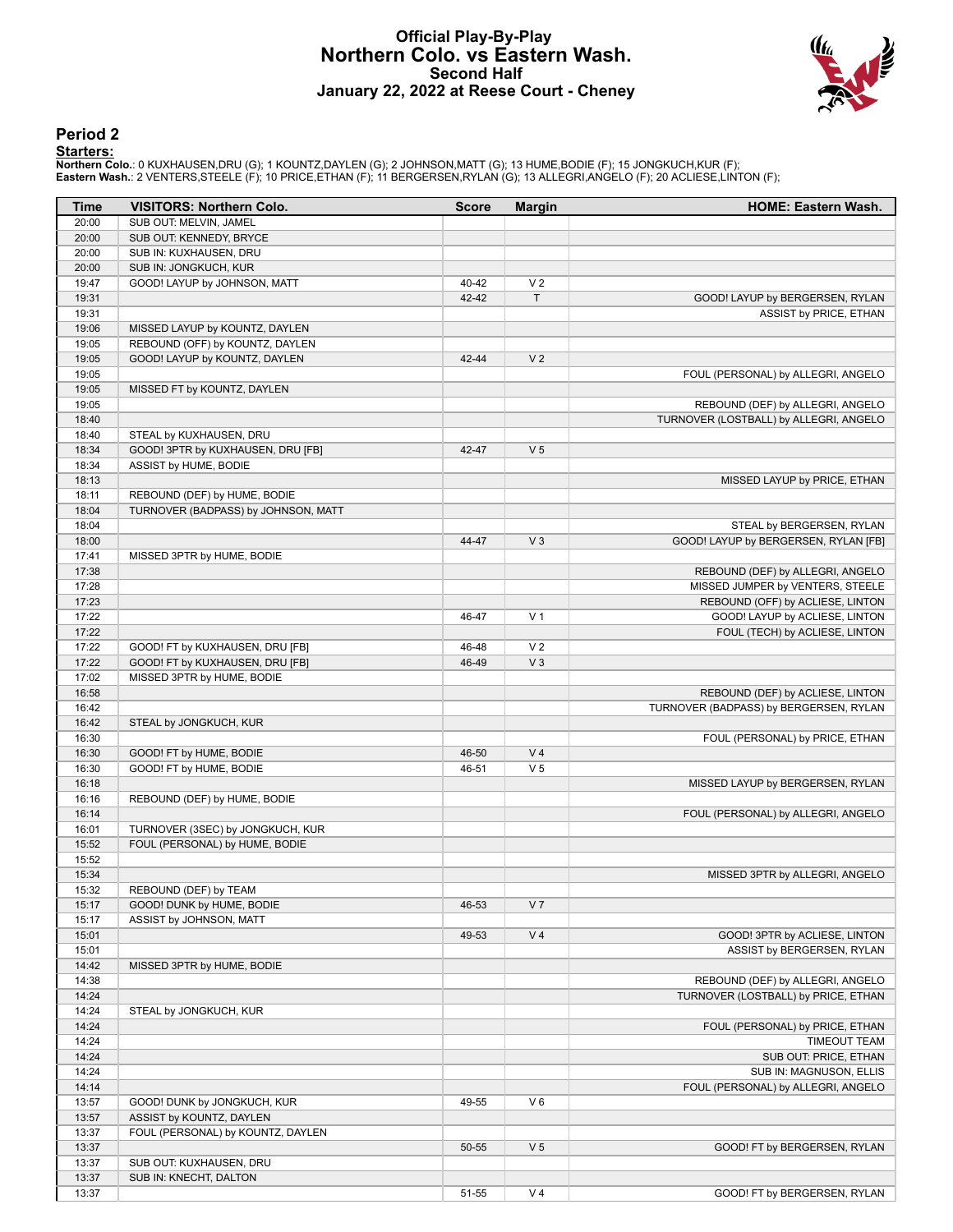| Time           | VISITORS: Northern Colo.             | <b>Score</b>   | <b>Margin</b>  | <b>HOME: Eastern Wash.</b>              |
|----------------|--------------------------------------|----------------|----------------|-----------------------------------------|
| 13:22          | GOOD! 3PTR by KNECHT, DALTON         | 51-58          | V <sub>7</sub> |                                         |
| 13:22          | ASSIST by JOHNSON, MATT              |                |                |                                         |
| 12:55          |                                      |                |                | MISSED 3PTR by ACLIESE, LINTON          |
| 12:52          | REBOUND (DEF) by KOUNTZ, DAYLEN      |                |                |                                         |
| 12:51          | TIMEOUT 30SEC                        |                |                |                                         |
| 12:25          | GOOD! LAYUP by JONGKUCH, KUR         | 51-60          | V <sub>9</sub> |                                         |
| 12:00          |                                      |                |                | MISSED LAYUP by BERGERSEN, RYLAN        |
| 11:58          | REBOUND (DEF) by JONGKUCH, KUR       |                |                |                                         |
| 11:47          | TURNOVER (3SEC) by HUME, BODIE       |                |                |                                         |
| 11:47          |                                      |                |                |                                         |
| 11:47          |                                      |                |                | SUB OUT: ALLEGRI, ANGELO                |
| 11:47          |                                      |                |                | SUB OUT: ACLIESE, LINTON                |
| 11:47          |                                      |                |                | SUB IN: PRICE, ETHAN                    |
| 11:47          |                                      |                |                | SUB IN: LANDDECK, MASON                 |
| 11:39          | FOUL (PERSONAL) by HUME, BODIE       |                | V <sub>7</sub> |                                         |
| 11:32<br>11:08 | GOOD! DUNK by JONGKUCH, KUR          | 53-60<br>53-62 | V <sub>9</sub> | GOOD! LAYUP by BERGERSEN, RYLAN         |
| 10:53          | FOUL (PERSONAL) by JONGKUCH, KUR     |                |                |                                         |
| 10:53          |                                      | 54-62          | V8             | GOOD! FT by VENTERS, STEELE             |
| 10:53          | SUB IN: KUXHAUSEN, DRU               |                |                |                                         |
| 10:53          |                                      | 55-62          | V <sub>7</sub> | GOOD! FT by VENTERS, STEELE             |
| 10:53          | SUB OUT: JONGKUCH, KUR               |                |                |                                         |
| 10:34          | MISSED LAYUP by KOUNTZ, DAYLEN       |                |                |                                         |
| 10:34          |                                      |                |                | BLOCK by PRICE, ETHAN                   |
| 10:30          |                                      |                |                | REBOUND (DEF) by PRICE, ETHAN           |
| 10:09          |                                      |                |                | MISSED JUMPER by BERGERSEN, RYLAN       |
| 10:08          | REBOUND (DEF) by TEAM                |                |                |                                         |
| 09:59          | TURNOVER (BADPASS) by KNECHT, DALTON |                |                |                                         |
| 09:59          |                                      |                |                | STEAL by BERGERSEN, RYLAN               |
| 09:53          |                                      |                |                | MISSED 3PTR by VENTERS, STEELE          |
| 09:50          |                                      |                |                | REBOUND (OFF) by MAGNUSON, ELLIS        |
| 09:39          |                                      | 57-62          | V <sub>5</sub> | GOOD! LAYUP by VENTERS, STEELE          |
| 09:39          |                                      |                |                | ASSIST by MAGNUSON, ELLIS               |
| 09:27          | TURNOVER (BADPASS) by KOUNTZ, DAYLEN |                |                |                                         |
| 09:27          |                                      |                |                | STEAL by LANDDECK, MASON                |
| 09:24          |                                      | 59-62          | $V_3$          | GOOD! LAYUP by LANDDECK, MASON [FB]     |
| 09:08          | GOOD! DUNK by HUME, BODIE            | 59-64          | V <sub>5</sub> |                                         |
| 09:08          | ASSIST by JOHNSON, MATT              |                |                |                                         |
| 08:43          |                                      | 62-64          | V <sub>2</sub> | GOOD! 3PTR by VENTERS, STEELE           |
| 08:43          |                                      |                |                | ASSIST by BERGERSEN, RYLAN              |
| 08:21          | GOOD! JUMPER by KNECHT, DALTON       | 62-66          | V <sub>4</sub> |                                         |
| 08:21          | ASSIST by KUXHAUSEN, DRU             |                |                |                                         |
| 07:54<br>07:51 | REBOUND (DEF) by KNECHT, DALTON      |                |                | MISSED JUMPER by BERGERSEN, RYLAN       |
| 07:32          | GOOD! LAYUP by KOUNTZ, DAYLEN [PNT]  | 62-68          | $V_6$          |                                         |
| 07:32          |                                      |                |                | FOUL (PERSONAL) by BERGERSEN, RYLAN     |
| 07:32          |                                      |                |                |                                         |
| 07:32          | SUB OUT: HUME, BODIE                 |                |                |                                         |
| 07:32          | SUB IN: JONGKUCH, KUR                |                |                |                                         |
| 07:32          | GOOD! FT by KOUNTZ, DAYLEN           | 62-69          | V <sub>7</sub> |                                         |
| 07:15          |                                      | 64-69          | V <sub>5</sub> | GOOD! LAYUP by VENTERS, STEELE          |
| 07:15          | FOUL (PERSONAL) by JONGKUCH, KUR     |                |                |                                         |
| 07:15          | SUB OUT: JONGKUCH, KUR               |                |                |                                         |
| 07:15          | SUB IN: HUME, BODIE                  |                |                |                                         |
| 07:15          |                                      | 65-69          | V <sub>4</sub> | GOOD! FT by VENTERS, STEELE             |
| 06:58          | MISSED LAYUP by KUXHAUSEN, DRU       |                |                |                                         |
| 06:58          |                                      |                |                | BLOCK by PRICE, ETHAN                   |
| 06:55          |                                      |                |                | REBOUND (DEF) by BERGERSEN, RYLAN       |
| 06:51          |                                      |                |                | MISSED 3PTR by LANDDECK, MASON          |
| 06:49          | REBOUND (DEF) by HUME, BODIE         |                |                |                                         |
| 06:49          |                                      |                |                | FOUL (PERSONAL) by PRICE, ETHAN         |
| 06:49          |                                      |                |                | SUB OUT: MAGNUSON, ELLIS                |
| 06:49          |                                      |                |                | SUB IN: ACLIESE, LINTON                 |
| 06:49          | MISSED FT by HUME, BODIE             |                |                |                                         |
| 06:49          |                                      |                |                | REBOUND (DEF) by PRICE, ETHAN           |
| 06:42          |                                      |                |                | FOUL (OFF) by LANDDECK, MASON           |
| 06:42          |                                      |                |                | TURNOVER (OFFENSIVE) by LANDDECK, MASON |
| 06:00          | TURNOVER (LOSTBALL) by HUME, BODIE   |                |                | STEAL by PRICE, ETHAN                   |
| 06:00<br>05:58 |                                      | 68-69          | V <sub>1</sub> | GOOD! 3PTR by VENTERS, STEELE [FB]      |
| 05:58          |                                      |                |                | ASSIST by PRICE, ETHAN                  |
| 05:56          |                                      |                |                | FOUL (PERSONAL) by LANDDECK, MASON      |
| 05:56          |                                      |                |                | SUB OUT: LANDDECK, MASON                |
| 05:56          |                                      |                |                | SUB IN: MAGNUSON, ELLIS                 |
| 05:56          | GOOD! FT by HUME, BODIE              | 68-70          | V <sub>2</sub> |                                         |
| 05:56          | GOOD! FT by HUME, BODIE              | 68-71          | $V_3$          |                                         |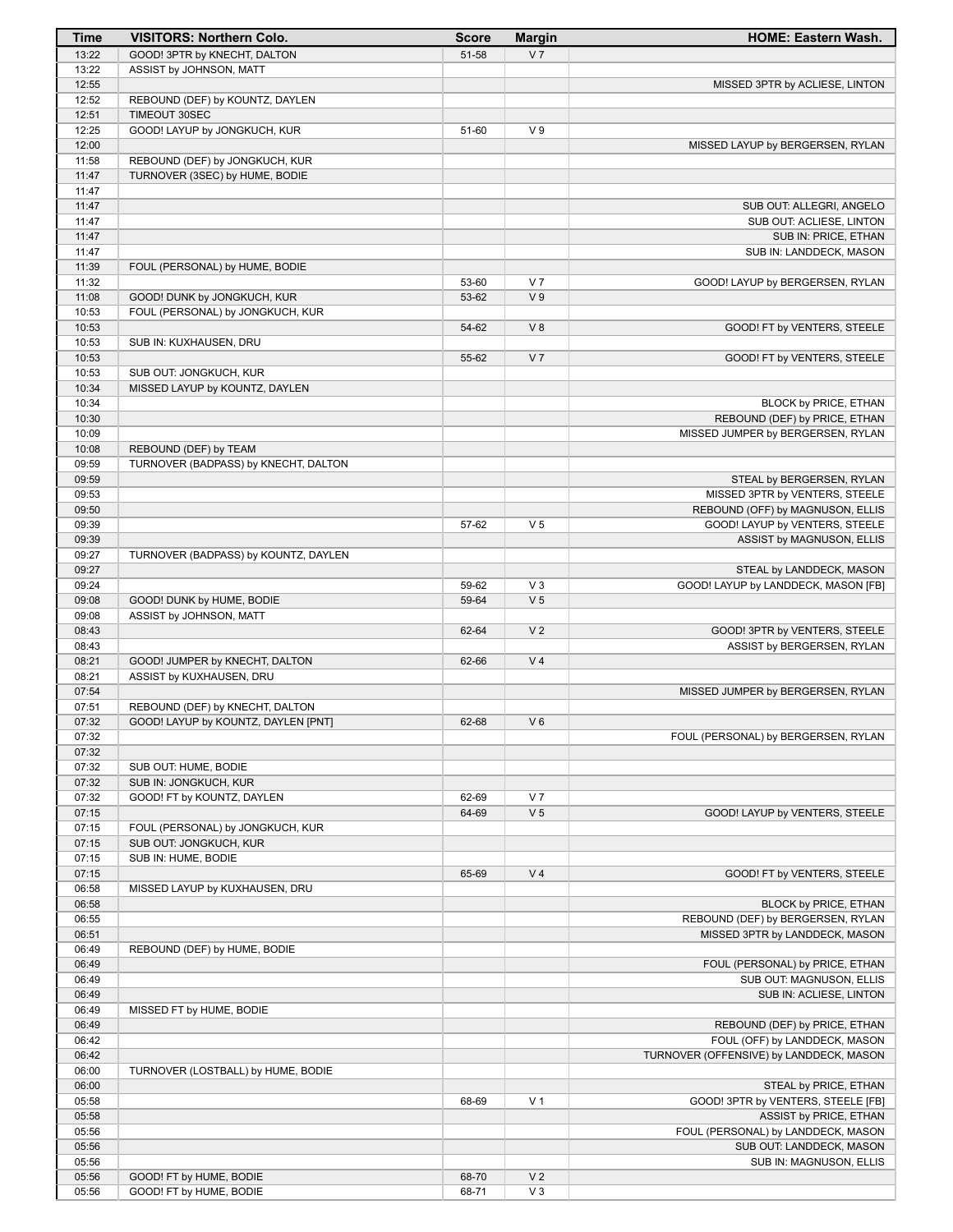| Time           | <b>VISITORS: Northern Colo.</b>                         | <b>Score</b> | <b>Margin</b>                    | <b>HOME: Eastern Wash.</b>                                        |
|----------------|---------------------------------------------------------|--------------|----------------------------------|-------------------------------------------------------------------|
| 05:26          | FOUL (PERSONAL) by KUXHAUSEN, DRU                       |              |                                  |                                                                   |
| 05:26          |                                                         | 69-71        | V <sub>2</sub>                   | GOOD! FT by MAGNUSON, ELLIS                                       |
| 05:26          |                                                         | 70-71        | V <sub>1</sub>                   | GOOD! FT by MAGNUSON, ELLIS                                       |
| 04:55          | GOOD! JUMPER by KOUNTZ, DAYLEN                          | 70-73        | $V_3$                            |                                                                   |
| 04:31          |                                                         |              |                                  | MISSED 3PTR by ACLIESE, LINTON                                    |
| 04:27          | REBOUND (DEF) by KOUNTZ, DAYLEN                         |              |                                  |                                                                   |
| 04:19<br>04:19 | MISSED LAYUP by KNECHT, DALTON<br>REBOUND (OFF) by TEAM |              |                                  |                                                                   |
| 04:19          |                                                         |              |                                  | FOUL (PERSONAL) by PRICE, ETHAN                                   |
| 04:19          | GOOD! FT by HUME, BODIE                                 | 70-74        | V <sub>4</sub>                   |                                                                   |
| 04:19          |                                                         |              |                                  | SUB OUT: PRICE, ETHAN                                             |
| 04:19          |                                                         |              |                                  | SUB IN: ALLEGRI, ANGELO                                           |
| 04:19          | SUB OUT: KNECHT, DALTON                                 |              |                                  |                                                                   |
| 04:19          | SUB IN: JONGKUCH, KUR                                   |              |                                  |                                                                   |
| 04:19          | GOOD! FT by HUME, BODIE                                 | 70-75        | V <sub>5</sub>                   |                                                                   |
| 03:56          | FOUL (PERSONAL) by HUME, BODIE                          |              |                                  |                                                                   |
| 03:56          |                                                         |              |                                  |                                                                   |
| 03:56          |                                                         | 71-75        | V <sub>4</sub>                   | GOOD! FT by BERGERSEN, RYLAN                                      |
| 03:56<br>03:56 | REBOUND (DEF) by JONGKUCH, KUR                          |              |                                  | MISSED FT by BERGERSEN, RYLAN                                     |
| 03:31          | GOOD! JUMPER by KOUNTZ, DAYLEN                          | 71-77        | $V_6$                            |                                                                   |
| 03:31          | ASSIST by KUXHAUSEN, DRU                                |              |                                  |                                                                   |
| 03:08          |                                                         | 74-77        | V <sub>3</sub>                   | GOOD! 3PTR by VENTERS, STEELE                                     |
| 03:08          |                                                         |              |                                  | ASSIST by BERGERSEN, RYLAN                                        |
| 02:46          | GOOD! LAYUP by JONGKUCH, KUR [PNT]                      | 74-79        | V <sub>5</sub>                   |                                                                   |
| 02:32          | FOUL (PERSONAL) by JOHNSON, MATT                        |              |                                  |                                                                   |
| 02:32          | SUB OUT: KUXHAUSEN, DRU                                 |              |                                  |                                                                   |
| 02:32          | SUB IN: KNECHT, DALTON                                  |              |                                  |                                                                   |
| 02:32          |                                                         | 75-79        | V <sub>4</sub>                   | GOOD! FT by VENTERS, STEELE                                       |
| 02:32          |                                                         | 76-79        | $V_3$                            | GOOD! FT by VENTERS, STEELE                                       |
| 02:32<br>02:32 |                                                         |              |                                  | TIMEOUT 30SEC<br>SUB OUT: ACLIESE, LINTON                         |
| 02:32          |                                                         |              |                                  | SUB IN: PRICE, ETHAN                                              |
| 02:04          | TURNOVER (LOSTBALL) by KOUNTZ, DAYLEN                   |              |                                  |                                                                   |
| 02:04          |                                                         |              |                                  | STEAL by MAGNUSON, ELLIS                                          |
| 01:49          |                                                         | 79-79        | T                                | GOOD! 3PTR by BERGERSEN, RYLAN                                    |
| 01:49          |                                                         |              |                                  | ASSIST by MAGNUSON, ELLIS                                         |
| 01:33          | TURNOVER (LOSTBALL) by JOHNSON, MATT                    |              |                                  |                                                                   |
| 01:33          |                                                         |              |                                  | STEAL by BERGERSEN, RYLAN                                         |
| 01:19          |                                                         |              |                                  | MISSED 3PTR by VENTERS, STEELE                                    |
| 01:15          | REBOUND (DEF) by HUME, BODIE                            |              |                                  |                                                                   |
| 01:11          | <b>TIMEOUT TEAM</b>                                     |              |                                  |                                                                   |
| 00:48<br>00:48 | MISSED FT by KOUNTZ, DAYLEN                             |              |                                  | FOUL (PERSONAL) by ALLEGRI, ANGELO                                |
| 00:48          | REBOUND (OFF) by TEAM                                   |              |                                  |                                                                   |
| 00:48          | GOOD! FT by KOUNTZ, DAYLEN                              | 79-80        | V <sub>1</sub>                   |                                                                   |
| 00:42          |                                                         | 81-80        | H <sub>1</sub>                   | GOOD! LAYUP by BERGERSEN, RYLAN                                   |
| 00:31          | GOOD! LAYUP by KOUNTZ, DAYLEN                           | 81-82        | V <sub>1</sub>                   |                                                                   |
| 00:19          |                                                         |              |                                  | MISSED 3PTR by MAGNUSON, ELLIS                                    |
| 00:18          | REBOUND (DEF) by TEAM                                   |              |                                  |                                                                   |
| 00:18          | SUB OUT: JONGKUCH, KUR                                  |              |                                  |                                                                   |
| 00:18          | SUB IN: KUXHAUSEN, DRU                                  |              |                                  |                                                                   |
| 00:18          |                                                         |              |                                  | SUB OUT: PRICE, ETHAN                                             |
| 00:18          |                                                         |              |                                  | SUB IN: JONES, CASEY                                              |
| 00:18<br>00:18 | TIMEOUT 30SEC                                           |              |                                  | FOUL (PERSONAL) by VENTERS, STEELE                                |
| 00:18          | GOOD! FT by JOHNSON, MATT                               | 81-83        | V <sub>2</sub>                   |                                                                   |
| 00:18          |                                                         |              |                                  | SUB OUT: JONES, CASEY                                             |
| 00:18          |                                                         |              |                                  | SUB IN: ACLIESE, LINTON                                           |
| 00:18          | SUB OUT: KUXHAUSEN, DRU                                 |              |                                  |                                                                   |
| 00:18          | SUB IN: JONGKUCH, KUR                                   |              |                                  |                                                                   |
| 00:18          | GOOD! FT by JOHNSON, MATT                               | 81-84        | $V_3$                            |                                                                   |
| 00:13          | FOUL (PERSONAL) by HUME, BODIE                          |              |                                  |                                                                   |
| 00:13          | SUB OUT: HUME, BODIE                                    |              |                                  |                                                                   |
| 00:13          | SUB IN: KUXHAUSEN, DRU                                  |              |                                  |                                                                   |
| 00:13          |                                                         | 82-84        | V <sub>2</sub><br>V <sub>1</sub> | GOOD! FT by MAGNUSON, ELLIS                                       |
| 00:13<br>00:11 |                                                         | 83-84        |                                  | GOOD! FT by MAGNUSON, ELLIS<br>FOUL (PERSONAL) by VENTERS, STEELE |
| 00:11          | MISSED FT by KUXHAUSEN, DRU                             |              |                                  |                                                                   |
| 00:11          | REBOUND (OFF) by TEAM                                   |              |                                  |                                                                   |
| 00:11          | GOOD! FT by KUXHAUSEN, DRU                              | 83-85        | V <sub>2</sub>                   |                                                                   |
| 00:11          | SUB OUT: KUXHAUSEN, DRU                                 |              |                                  |                                                                   |
| 00:11          | SUB IN: KENNEDY, BRYCE                                  |              |                                  |                                                                   |
| 00:08          |                                                         |              |                                  | TIMEOUT TEAM                                                      |
| 00:02          |                                                         |              |                                  | MISSED LAYUP by ACLIESE, LINTON                                   |
| 00:00          | REBOUND (DEF) by JONGKUCH, KUR                          |              |                                  |                                                                   |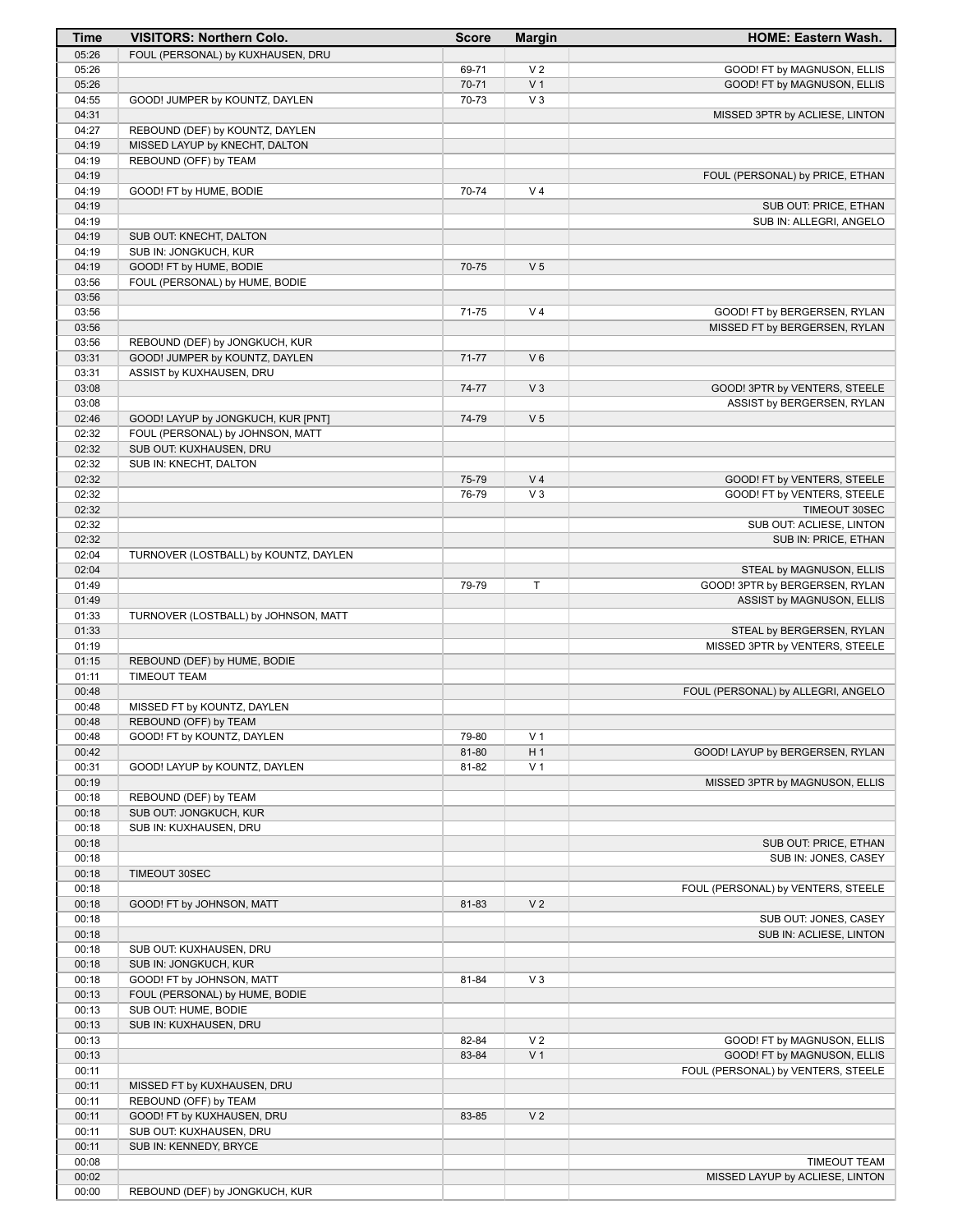| Time  | <b>VISITORS: Northern Colo.</b> | Score | <b>Margin</b>  | <b>HOME: Eastern Wash.</b>         |
|-------|---------------------------------|-------|----------------|------------------------------------|
| 00:00 |                                 |       |                | FOUL (PERSONAL) by ACLIESE, LINTON |
| 00:00 | GOOD! FT by JONGKUCH, KUR [FB]  | 83-86 | $V_3$          |                                    |
| 00:00 | GOOD! FT by JONGKUCH, KUR [FB]  | 83-87 | V <sub>4</sub> |                                    |

# **Northern Colo. 87, Eastern Wash. 83**

| <b>Points (This Period)</b> | <b>UNC</b>     | <b>EWU</b>     |
|-----------------------------|----------------|----------------|
| In the Paint                | 20             | 16             |
| Off Turns                   |                | 14             |
| 2nd Chance                  |                |                |
| Fast Break                  |                |                |
| Bench                       |                |                |
| Per Poss                    | 1.270<br>23/37 | 1.265<br>19/34 |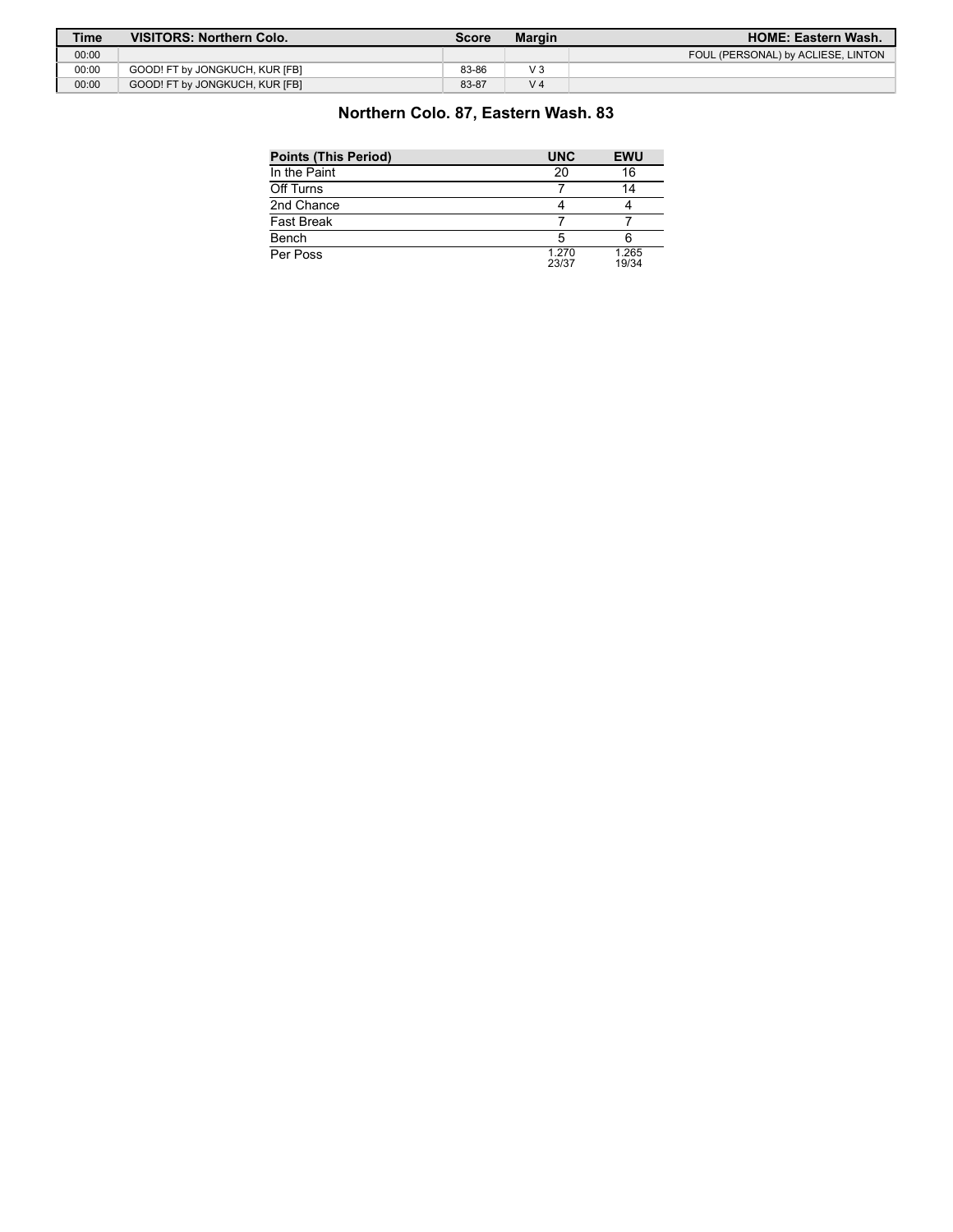#### **Official Scoring/Possession Reference Chart Northern Colo. vs Eastern Wash. Period 1 January 22, 2022 at Reese Court - Cheney**



#### **Period 1**

#### **Starters:**

**Northern Colo.**: 0 KUXHAUSEN,DRU (G); 1 KOUNTZ,DAYLEN (G); 2 JOHNSON,MATT (G); 13 HUME,BODIE (F); 15 JONGKUCH,KUR (F);<br>**Eastern Wash.**: 2 VENTERS,STEELE (F); 10 PRICE,ETHAN (F); 11 BERGERSEN,RYLAN (G); 13 ALLEGRI,ANGELO (

| <b>Time</b> | <b>VISITORS: Northern Colo.</b>        | <b>Score</b> | <b>Margin</b>  | HOME: Eastern Wash.                   |
|-------------|----------------------------------------|--------------|----------------|---------------------------------------|
| 18:51       | GOOD! LAYUP by JONGKUCH, KUR           | $0 - 2$      | V <sub>2</sub> |                                       |
| 18:32       |                                        | $2 - 2$      | $\mathsf{T}$   | GOOD! LAYUP by ALLEGRI, ANGELO        |
| 18:19       | GOOD! LAYUP by KOUNTZ, DAYLEN          | $2 - 4$      | V <sub>2</sub> |                                       |
| 18:12       |                                        | $4 - 4$      | $\mathsf{T}$   | GOOD! LAYUP by VENTERS, STEELE [PNT]  |
| 18:00       | GOOD! 3PTR by KUXHAUSEN, DRU           | $4 - 7$      | $V_3$          |                                       |
| 17:32       |                                        | $7 - 7$      | $\mathsf{T}$   | GOOD! 3PTR by BERGERSEN, RYLAN        |
| 17:14       | GOOD! LAYUP by JOHNSON, MATT           | $7-9$        | V <sub>2</sub> |                                       |
| 17:01       |                                        | $10-9$       | H <sub>1</sub> | GOOD! 3PTR by VENTERS, STEELE         |
| 16:24       |                                        | $11-9$       | H <sub>2</sub> | GOOD! FT by BERGERSEN, RYLAN [FB]     |
| 16:17       | GOOD! LAYUP by KOUNTZ, DAYLEN [FB/PNT] | $11 - 11$    | T              |                                       |
| 15:49       | GOOD! 3PTR by KOUNTZ, DAYLEN [FB]      | $11 - 14$    | $V_3$          |                                       |
| 15:00       | GOOD! LAYUP by KUXHAUSEN, DRU [FB]     | $11 - 16$    | V <sub>5</sub> |                                       |
| 14:51       |                                        | $12 - 16$    | V <sub>4</sub> | GOOD! FT by BERGERSEN, RYLAN          |
| 14:06       |                                        | 14-16        | V <sub>2</sub> | GOOD! LAYUP by BERGERSEN, RYLAN       |
| 13:17       |                                        | $16-16$      | $\mathsf{T}$   | GOOD! LAYUP by BERGERSEN, RYLAN       |
| 13:05       | GOOD! 3PTR by KOUNTZ, DAYLEN           | 16-19        | V <sub>3</sub> |                                       |
| 11:35       |                                        | 18-19        | V <sub>1</sub> | GOOD! LAYUP by VENTERS, STEELE [PNT]  |
| 10:31       |                                        | 20-19        | H <sub>1</sub> | GOOD! LAYUP by BERGERSEN, RYLAN [PNT] |
| 10:31       |                                        | $21 - 19$    | H <sub>2</sub> | GOOD! FT by BERGERSEN, RYLAN          |
| 10:02       |                                        | 23-19        | H <sub>4</sub> | GOOD! LAYUP by ALLEGRI, ANGELO        |
| 09:24       | GOOD! LAYUP by JONGKUCH, KUR           | 23-21        | H <sub>2</sub> |                                       |
| 09:07       |                                        | 25-21        | H <sub>4</sub> | GOOD! JUMPER by MAGNUSON, ELLIS       |
| 07:36       |                                        | $27 - 21$    | H <sub>6</sub> | GOOD! LAYUP by PRICE, ETHAN           |
| 07:11       | GOOD! JUMPER by KOUNTZ, DAYLEN         | 27-23        | H <sub>4</sub> |                                       |
| 06:51       | GOOD! LAYUP by KUXHAUSEN, DRU [FB]     | 27-25        | H <sub>2</sub> |                                       |
| 06:26       | GOOD! LAYUP by HUME, BODIE             | 27-27        | $\mathsf{T}$   |                                       |
| 06:11       |                                        | 30-27        | $H_3$          | GOOD! 3PTR by ALLEGRI, ANGELO         |
| 05:49       | GOOD! LAYUP by KOUNTZ, DAYLEN          | 30-29        | H <sub>1</sub> |                                       |
| 04:52       |                                        | 32-29        | $H_3$          | GOOD! LAYUP by PRICE, ETHAN [PNT]     |
| 03:57       | GOOD! 3PTR by KNECHT, DALTON           | 32-32        | $\mathsf T$    |                                       |
| 03:13       | GOOD! 3PTR by KOUNTZ, DAYLEN           | 32-35        | $V_3$          |                                       |
| 02:48       | GOOD! 3PTR by KNECHT, DALTON           | 32-38        | $V_6$          |                                       |
| 02:21       |                                        | 34-38        | V <sub>4</sub> | GOOD! LAYUP by ACLIESE, LINTON        |
| 02:21       |                                        | 35-38        | V <sub>3</sub> | GOOD! FT by ACLIESE, LINTON           |
| 02:03       | GOOD! JUMPER by KNECHT, DALTON [PNT]   | 35-40        | V <sub>5</sub> |                                       |
| 01:57       |                                        | 38-40        | V <sub>2</sub> | GOOD! 3PTR by ALLEGRI, ANGELO         |
| 00:58       |                                        | 39-40        | V <sub>1</sub> | GOOD! FT by ACLIESE, LINTON [FB]      |
| 00:58       |                                        | 40-40        | $\mathsf T$    | GOOD! FT by ACLIESE, LINTON [FB]      |

**Northern Colo. 40, Eastern Wash. 40**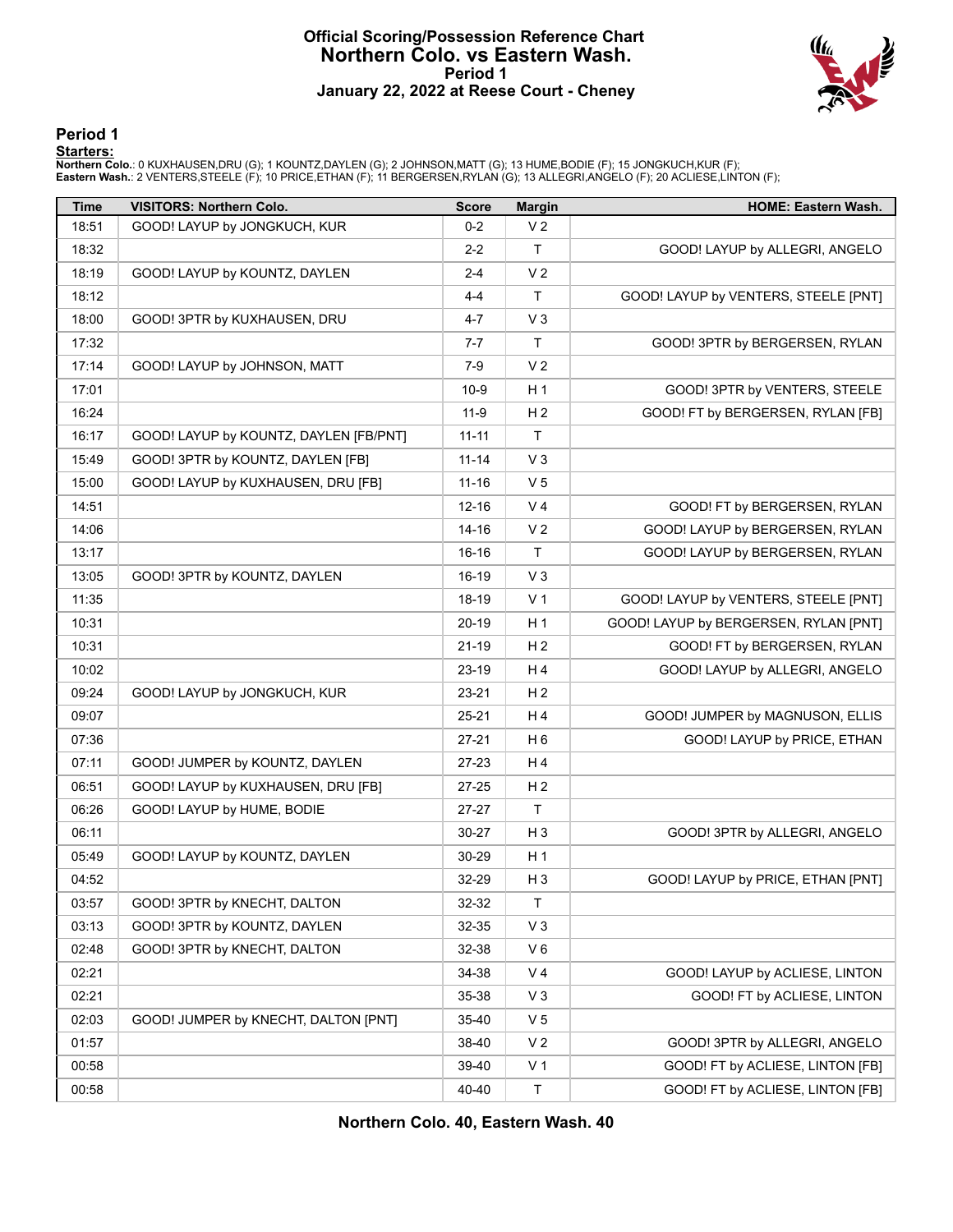#### **Official Scoring/Possession Reference Chart Northern Colo. vs Eastern Wash. Period 2 January 22, 2022 at Reese Court - Cheney**



#### **Period 2**

#### **Starters:**

**Northern Colo.**: 0 KUXHAUSEN,DRU (G); 1 KOUNTZ,DAYLEN (G); 2 JOHNSON,MATT (G); 13 HUME,BODIE (F); 15 JONGKUCH,KUR (F);<br>**Eastern Wash.**: 2 VENTERS,STEELE (F); 10 PRICE,ETHAN (F); 11 BERGERSEN,RYLAN (G); 13 ALLEGRI,ANGELO (

| <b>Time</b> | <b>VISITORS: Northern Colo.</b>     | <b>Score</b> | <b>Margin</b>  | HOME: Eastern Wash.                  |
|-------------|-------------------------------------|--------------|----------------|--------------------------------------|
| 19:47       | GOOD! LAYUP by JOHNSON, MATT        | 40-42        | V <sub>2</sub> |                                      |
| 19:31       |                                     | 42-42        | T              | GOOD! LAYUP by BERGERSEN, RYLAN      |
| 19:05       | GOOD! LAYUP by KOUNTZ, DAYLEN       | 42-44        | V <sub>2</sub> |                                      |
| 18:34       | GOOD! 3PTR by KUXHAUSEN, DRU [FB]   | 42-47        | V <sub>5</sub> |                                      |
| 18:00       |                                     | 44-47        | $V_3$          | GOOD! LAYUP by BERGERSEN, RYLAN [FB] |
| 17:22       |                                     | 46-47        | V <sub>1</sub> | GOOD! LAYUP by ACLIESE, LINTON       |
| 17:22       | GOOD! FT by KUXHAUSEN, DRU [FB]     | 46-48        | V <sub>2</sub> |                                      |
| 17:22       | GOOD! FT by KUXHAUSEN, DRU [FB]     | 46-49        | $V_3$          |                                      |
| 16:30       | GOOD! FT by HUME, BODIE             | 46-50        | V <sub>4</sub> |                                      |
| 16:30       | GOOD! FT by HUME, BODIE             | 46-51        | V <sub>5</sub> |                                      |
| 15:17       | GOOD! DUNK by HUME, BODIE           | 46-53        | V <sub>7</sub> |                                      |
| 15:01       |                                     | 49-53        | V <sub>4</sub> | GOOD! 3PTR by ACLIESE, LINTON        |
| 13:57       | GOOD! DUNK by JONGKUCH, KUR         | 49-55        | $V_6$          |                                      |
| 13:37       |                                     | 50-55        | V <sub>5</sub> | GOOD! FT by BERGERSEN, RYLAN         |
| 13:37       |                                     | 51-55        | V <sub>4</sub> | GOOD! FT by BERGERSEN, RYLAN         |
| 13:22       | GOOD! 3PTR by KNECHT, DALTON        | 51-58        | V <sub>7</sub> |                                      |
| 12:25       | GOOD! LAYUP by JONGKUCH, KUR        | 51-60        | V <sub>9</sub> |                                      |
| 11:32       |                                     | 53-60        | V <sub>7</sub> | GOOD! LAYUP by BERGERSEN, RYLAN      |
| 11:08       | GOOD! DUNK by JONGKUCH, KUR         | 53-62        | V <sub>9</sub> |                                      |
| 10:53       |                                     | 54-62        | V8             | GOOD! FT by VENTERS, STEELE          |
| 10:53       |                                     | 55-62        | V <sub>7</sub> | GOOD! FT by VENTERS, STEELE          |
| 09:39       |                                     | 57-62        | V <sub>5</sub> | GOOD! LAYUP by VENTERS, STEELE       |
| 09:24       |                                     | 59-62        | $V_3$          | GOOD! LAYUP by LANDDECK, MASON [FB]  |
| 09:08       | GOOD! DUNK by HUME, BODIE           | 59-64        | V <sub>5</sub> |                                      |
| 08:43       |                                     | 62-64        | V <sub>2</sub> | GOOD! 3PTR by VENTERS, STEELE        |
| 08:21       | GOOD! JUMPER by KNECHT, DALTON      | 62-66        | V <sub>4</sub> |                                      |
| 07:32       | GOOD! LAYUP by KOUNTZ, DAYLEN [PNT] | 62-68        | $V_6$          |                                      |
| 07:32       | GOOD! FT by KOUNTZ, DAYLEN          | 62-69        | V <sub>7</sub> |                                      |
| 07:15       |                                     | 64-69        | V <sub>5</sub> | GOOD! LAYUP by VENTERS, STEELE       |
| 07:15       |                                     | 65-69        | V <sub>4</sub> | GOOD! FT by VENTERS, STEELE          |
| 05:58       |                                     | 68-69        | V <sub>1</sub> | GOOD! 3PTR by VENTERS, STEELE [FB]   |
| 05:56       | GOOD! FT by HUME, BODIE             | 68-70        | V <sub>2</sub> |                                      |
| 05:56       | GOOD! FT by HUME, BODIE             | 68-71        | $V_3$          |                                      |
| 05:26       |                                     | 69-71        | V <sub>2</sub> | GOOD! FT by MAGNUSON, ELLIS          |
| 05:26       |                                     | 70-71        | V <sub>1</sub> | GOOD! FT by MAGNUSON, ELLIS          |
| 04:55       | GOOD! JUMPER by KOUNTZ, DAYLEN      | 70-73        | $V_3$          |                                      |
| 04:19       | GOOD! FT by HUME, BODIE             | 70-74        | V <sub>4</sub> |                                      |
| 04:19       | GOOD! FT by HUME, BODIE             | 70-75        | V <sub>5</sub> |                                      |
| 03:56       |                                     | 71-75        | V <sub>4</sub> | GOOD! FT by BERGERSEN, RYLAN         |
| 03:31       | GOOD! JUMPER by KOUNTZ, DAYLEN      | 71-77        | $V_6$          |                                      |
| 03:08       |                                     | 74-77        | $V_3$          | GOOD! 3PTR by VENTERS, STEELE        |
| 02:46       | GOOD! LAYUP by JONGKUCH, KUR [PNT]  | 74-79        | V <sub>5</sub> |                                      |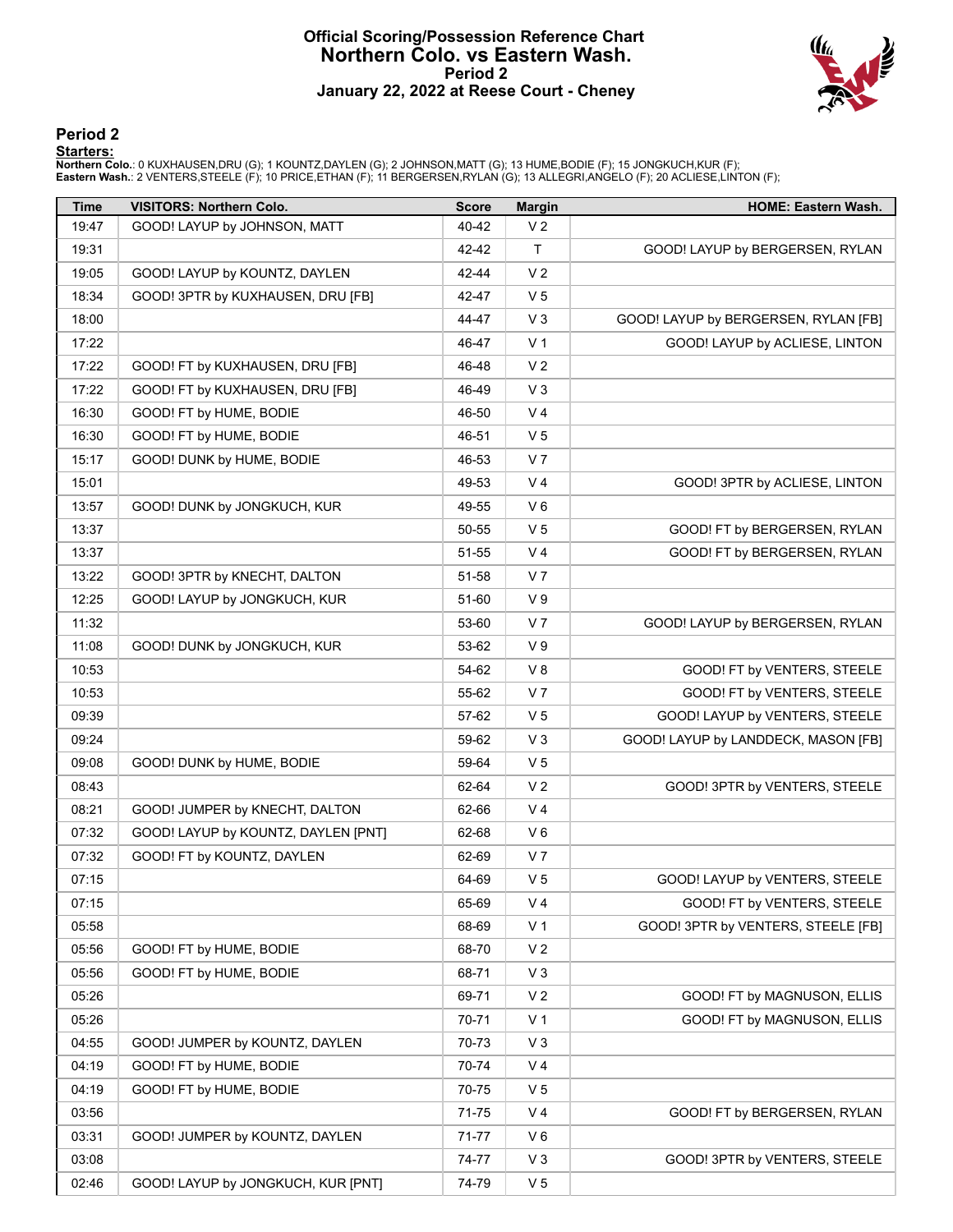| Time  | <b>VISITORS: Northern Colo.</b> | <b>Score</b> | <b>Margin</b>  | <b>HOME: Eastern Wash.</b>      |
|-------|---------------------------------|--------------|----------------|---------------------------------|
| 02:32 |                                 | 75-79        | V <sub>4</sub> | GOOD! FT by VENTERS, STEELE     |
| 02:32 |                                 | 76-79        | $V_3$          | GOOD! FT by VENTERS, STEELE     |
| 01:49 |                                 | 79-79        | Τ              | GOOD! 3PTR by BERGERSEN, RYLAN  |
| 00:48 | GOOD! FT by KOUNTZ, DAYLEN      | 79-80        | V <sub>1</sub> |                                 |
| 00:42 |                                 | 81-80        | H <sub>1</sub> | GOOD! LAYUP by BERGERSEN, RYLAN |
| 00:31 | GOOD! LAYUP by KOUNTZ, DAYLEN   | 81-82        | V <sub>1</sub> |                                 |
| 00:18 | GOOD! FT by JOHNSON, MATT       | 81-83        | V <sub>2</sub> |                                 |
| 00:18 | GOOD! FT by JOHNSON, MATT       | 81-84        | $V_3$          |                                 |
| 00:13 |                                 | 82-84        | V <sub>2</sub> | GOOD! FT by MAGNUSON, ELLIS     |
| 00:13 |                                 | 83-84        | V <sub>1</sub> | GOOD! FT by MAGNUSON, ELLIS     |
| 00:11 | GOOD! FT by KUXHAUSEN, DRU      | 83-85        | V <sub>2</sub> |                                 |
| 00:00 | GOOD! FT by JONGKUCH, KUR [FB]  | 83-86        | $V_3$          |                                 |
| 00:00 | GOOD! FT by JONGKUCH, KUR [FB]  | 83-87        | V <sub>4</sub> |                                 |

**Northern Colo. 87, Eastern Wash. 83**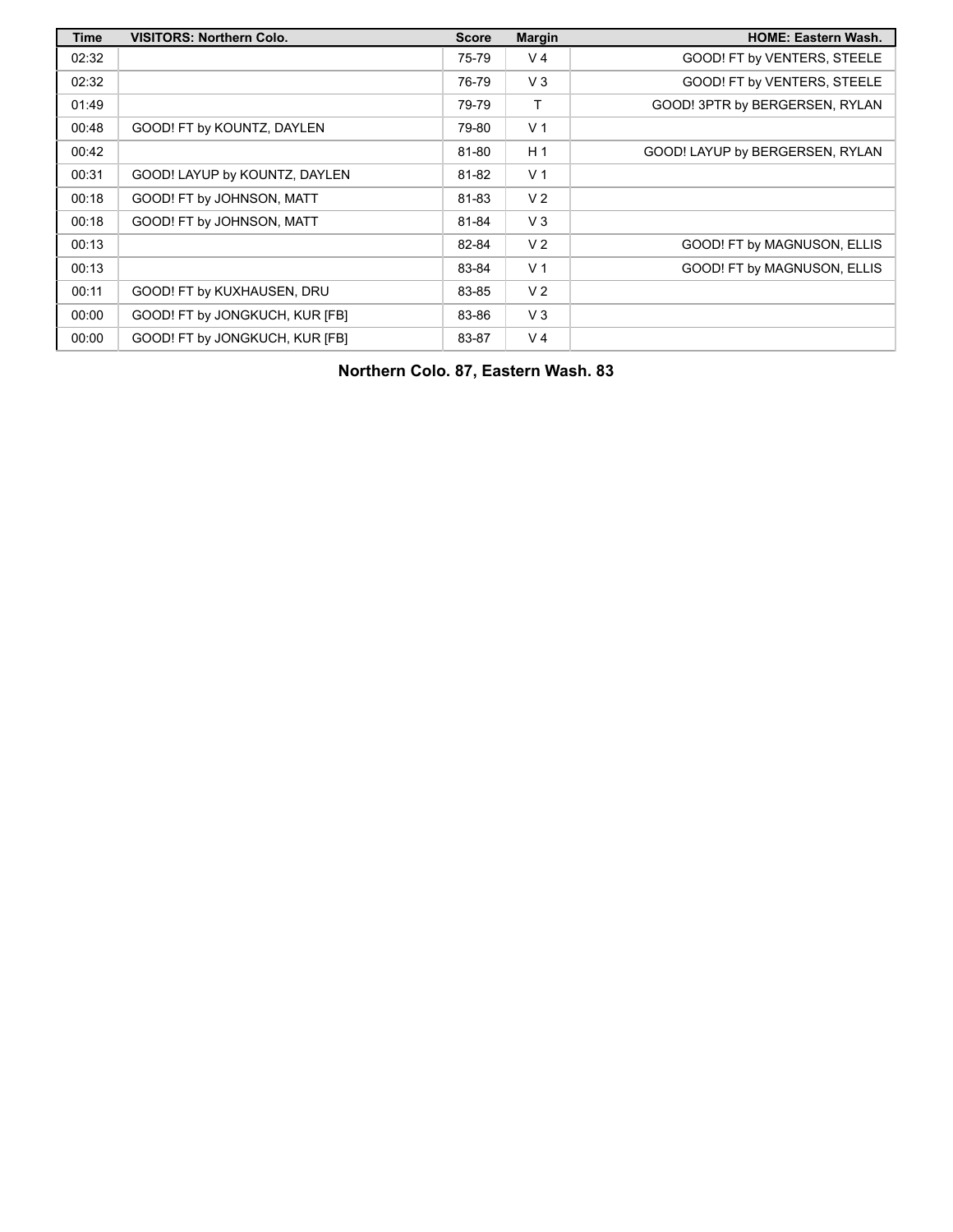#### **Official Substitutions Log Northern Colo. vs Eastern Wash. Period 1 January 22, 2022 at Reese Court - Cheney**



| <b>VISITORS: Northern Colo.</b> | <b>Time</b> | Score     | <b>HOME: Eastern Wash.</b>                       |
|---------------------------------|-------------|-----------|--------------------------------------------------|
| 0 KUXHAUSEN, DRU                |             |           | 2 VENTERS, STEELE                                |
| 1 KOUNTZ, DAYLEN                |             |           | 10 PRICE, ETHAN                                  |
| 2 JOHNSON, MATT                 |             |           | 11 BERGERSEN, RYLAN                              |
| 13 HUME, BODIE                  |             |           | 13 ALLEGRI, ANGELO                               |
| 15 JONGKUCH, KUR                |             |           | 20 ACLIESE, LINTON                               |
| SUB OUT: 0 KUXHAUSEN, DRU       | 14:51       | 16-11     |                                                  |
| SUB OUT: 13 HUME, BODIE         | 14:51       |           |                                                  |
| SUB IN: 5 KNECHT, DALTON        | 14:51       |           |                                                  |
| SUB IN: 21 KENNEDY, BRYCE       | 14:51       |           |                                                  |
| SUB OUT: 2 JOHNSON, MATT        | 12:24       | 19-16     |                                                  |
| SUB OUT: 15 JONGKUCH, KUR       | 12:24       |           |                                                  |
| SUB IN: 11 BLOCH, ZACH          | 12:24       |           |                                                  |
| SUB IN: 13 HUME, BODIE          | 12:24       |           |                                                  |
|                                 | 12:24       |           | SUB OUT: PRICE, ETHAN                            |
|                                 | 12:24       |           | <b>SUB IN: MAGNUSON, ELLIS</b>                   |
| SUB OUT: 1 KOUNTZ, DAYLEN       | 11:11       | 19-18     |                                                  |
| SUB OUT: 21 KENNEDY, BRYCE      | 11:11       |           |                                                  |
| SUB IN: 0 KUXHAUSEN, DRU        | 11:11       |           |                                                  |
| SUB IN: 15 JONGKUCH, KUR        | 11:11       |           |                                                  |
| SUB OUT: 5 KNECHT, DALTON       | 10:31       | 19-20     |                                                  |
| SUB OUT: 11 BLOCH, ZACH         | 10:31       |           |                                                  |
| SUB IN: 1 KOUNTZ, DAYLEN        | 10:31       |           |                                                  |
| SUB IN: 2 JOHNSON, MATT         | 10:31       |           |                                                  |
|                                 | 09:40       | 19-23     |                                                  |
|                                 | 09:40       |           | SUB OUT: BERGERSEN, RYLAN                        |
|                                 |             |           | SUB OUT: ACLIESE, LINTON<br>SUB IN: PRICE, ETHAN |
|                                 | 09:40       |           |                                                  |
|                                 | 09:40       |           | SUB IN: LANDDECK, MASON                          |
| SUB OUT: 15 JONGKUCH, KUR       | 07:42       | $21 - 25$ |                                                  |
| SUB IN: 10 MELVIN, JAMEL        | 07:42       |           |                                                  |
|                                 | 04:25       | 29-32     | SUB OUT: PRICE, ETHAN                            |
|                                 | 04:25       |           | SUB OUT: ALLEGRI, ANGELO                         |
|                                 | 04:25       |           | SUB IN: ACLIESE, LINTON                          |
|                                 | 04:25       |           | SUB IN: JONES, CASEY                             |
| SUB OUT: 0 KUXHAUSEN, DRU       | 04:25       |           |                                                  |
| SUB OUT: 13 HUME, BODIE         | 04:25       |           |                                                  |
| SUB IN: 5 KNECHT, DALTON        | 04:25       |           |                                                  |
| SUB IN: 11 BLOCH, ZACH          | 04:25       |           |                                                  |
|                                 | 03:01       | 35-32     | SUB OUT: VENTERS, STEELE                         |
|                                 | 03:01       |           | SUB OUT: LANDDECK, MASON                         |
|                                 | 03:01       |           | SUB IN: BERGERSEN, RYLAN                         |
|                                 | 03:01       |           | SUB IN: ALLEGRI, ANGELO                          |
| SUB OUT: 2 JOHNSON, MATT        | 03:01       |           |                                                  |
| SUB IN: 21 KENNEDY, BRYCE       | 03:01       |           |                                                  |
|                                 | 02:21       | 38-34     | SUB OUT: MAGNUSON, ELLIS                         |
|                                 | 02:21       |           | SUB IN: PRICE, ETHAN                             |
| SUB OUT: 10 MELVIN, JAMEL       | 02:21       |           |                                                  |
| SUB OUT: 11 BLOCH, ZACH         | 02:21       |           |                                                  |
| SUB IN: 2 JOHNSON, MATT         | 02:21       |           |                                                  |
| SUB IN: 13 HUME, BODIE          | 02:21       |           |                                                  |
| SUB OUT: 21 KENNEDY, BRYCE      | 01:31       | 40-38     |                                                  |
| SUB IN: 0 KUXHAUSEN, DRU        | 01:31       |           |                                                  |
|                                 | 01:31       |           | SUB OUT: BERGERSEN, RYLAN                        |
|                                 | 01:31       |           | SUB IN: VENTERS, STEELE                          |
|                                 | 00:58       | 40-39     | SUB OUT: JONES, CASEY                            |
|                                 | 00:58       |           | SUB IN: MAGNUSON, ELLIS                          |
| SUB OUT: 0 KUXHAUSEN, DRU       | 00:18       | 40-40     |                                                  |
| SUB OUT: 5 KNECHT, DALTON       | 00:18       |           |                                                  |
| SUB IN: 10 MELVIN, JAMEL        | 00:18       |           |                                                  |
| SUB IN: 21 KENNEDY, BRYCE       | 00:18       |           |                                                  |
|                                 | 00:02       | 40-40     | SUB OUT: MAGNUSON, ELLIS                         |
|                                 | 00:02       |           | SUB IN: BERGERSEN, RYLAN                         |

**Northern Colo. 40, Eastern Wash. 40**